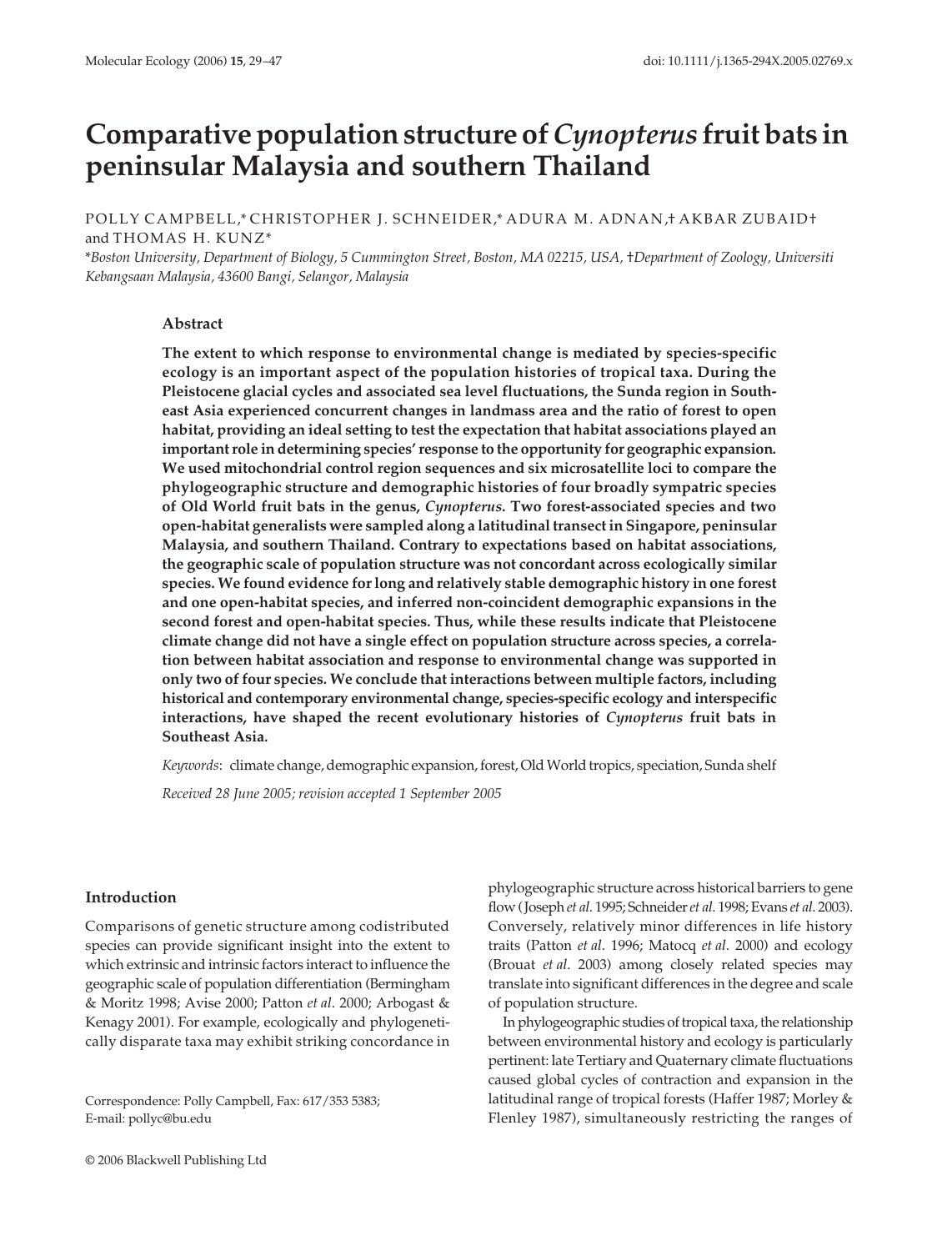

**Fig. 1** Map of the Sunda region. Shading represents the additional 1.53 million km2 of terrestrial habitat exposed when sea levels dropped to ≥ 120 m below present levels during Pleistocene glacial cycles (after Vorris 2000). PM, Peninsular Malaysia.

forest-dependent species and providing opportunity for range expansion in open-habitat-adapted species. However, while the potential importance of habitat association in mediating population response to environmental change is implicit to most phylogeographic studies in the tropics, relatively few explicit comparisons have been made between forest specialists and habitat generalists (Joseph & Moritz 1993; Stuart-Fox *et al*. 2001; Storz & Beaumont 2002; Heaney *et al*. 2005).

The Sunda region in Southeast Asia provides an ideal setting for comparative analysis of the population histories of codistributed ecologically differentiated species. Among tropical regions, the Quaternary history of this area is unique, in that reversals in the relative proportions of forest and open habitats were accompanied by major changes in the area and contiguity of all terrestrial habitats (Heaney 1991). Lowered sea levels associated with Pleistocene glacial cycles periodically united the Malay Peninsula and the continental islands of Borneo, Sumatra and Java in a single block, increasing contiguous terrestrial habitat by approximately 150% (Fig. 1; Vorris 2000).

In contrast to the well-documented Pleistocene fragmentation of rainforest blocks elsewhere in the Old World (e.g. Australian Wet Tropics: Kershaw 1994; Schneider *et al*. 1998; equatorial West Africa: Maley 1996; Quérouil *et al*. 2003), available data suggest that areas in the Sunda region such as the Malay Peninsula that remained land positive throughout the Pleistocene did not experience significant forest reduction (Whitmore 1987; Hope *et al.* 2004). Most sources of palaeoecological and palaeoclimatic data indicate that relatively arid conditions prevailed on the periodically exposed Sunda shelf, favouring open savannah grassland-pine and thorn scrub as the dominant habitat types (Adams & Faure 1997; Verstappen 1997; Morley 2000; Tamburini *et al*. 2003; Hope *et al*. 2004). Thus, while the area and connectivity of forest habitats remained relatively stable, periodic increases in the distribution of contiguous open habitat provided generalist species with extensive opportunities for geographic and demographic expansion.

In this study, we compare mitochondrial phylogeographic structure and spatial patterns of nuclear genetic diversity among four species of Southeast Asian fruit bats in the genus, *Cynopterus.* We take advantage of the well-established geological history of the Sunda region to ask whether simultaneous increases in the area of open habitat and the total area of terrestrial habitat evoked a common, or species-specific, response in taxa with different habitat affinities but comparable dispersal capacities.

*Cynopterus* is among the most diverse and broadly distributed genera of Old World fruit bats (Corbet & Hill 1992; Simmons 2005). Seven species are currently recognized (Simmons 2005), but the recent identification of six genetically distinct lineages within *Cynopterus brachyotis*indicates that several additional species remain to be described (Campbell *et al*. 2004). Here, we focus on the Malay peninsula and southern Thailand (Fig. 2) where four nominal species are broadly sympatric: *Cynopterus horsfieldi, Cynopterussphinx,* and *C. brachyotis*, with the latter split into two ecologically, morphologically and genetically divergent lineages, referred to herein as *C. brachyotis* Sunda and *C. brachyotis* Forest (Campbell *et al*. 2004). Morphological differentiation among the species is not concordant with genetic distance. Based on 1266 bp of mitochondrial DNA (mtDNA) (partial control region and cytochrome *b* combined), the smallest species, *C. brachyotis* Forest is paraphyletic with respect to the largest, *C. horsfieldi* (4.2% divergence).In contrast, despite considerable overlap in size between *C. brachyotis* Forest and *C. brachyotis* Sunda, and between *C. brachyotis* Sunda and *C. sphinx*, genetic divergence between these species is 8.3% and 8.9%, respectively (Campbell *et al*. 2004).

All four species are nonmigratory, have low natal dispersal (P. Campbell, unpublished) and exhibit a harem-based mating system (Tan *et al*. 1997, 1999; Storz *et al*. 2000; Fletcher 2001). Thus, interspecific comparisons of genetic structure are not likely to be confounded by behaviourally mediated differences in gene flow among or within populations. There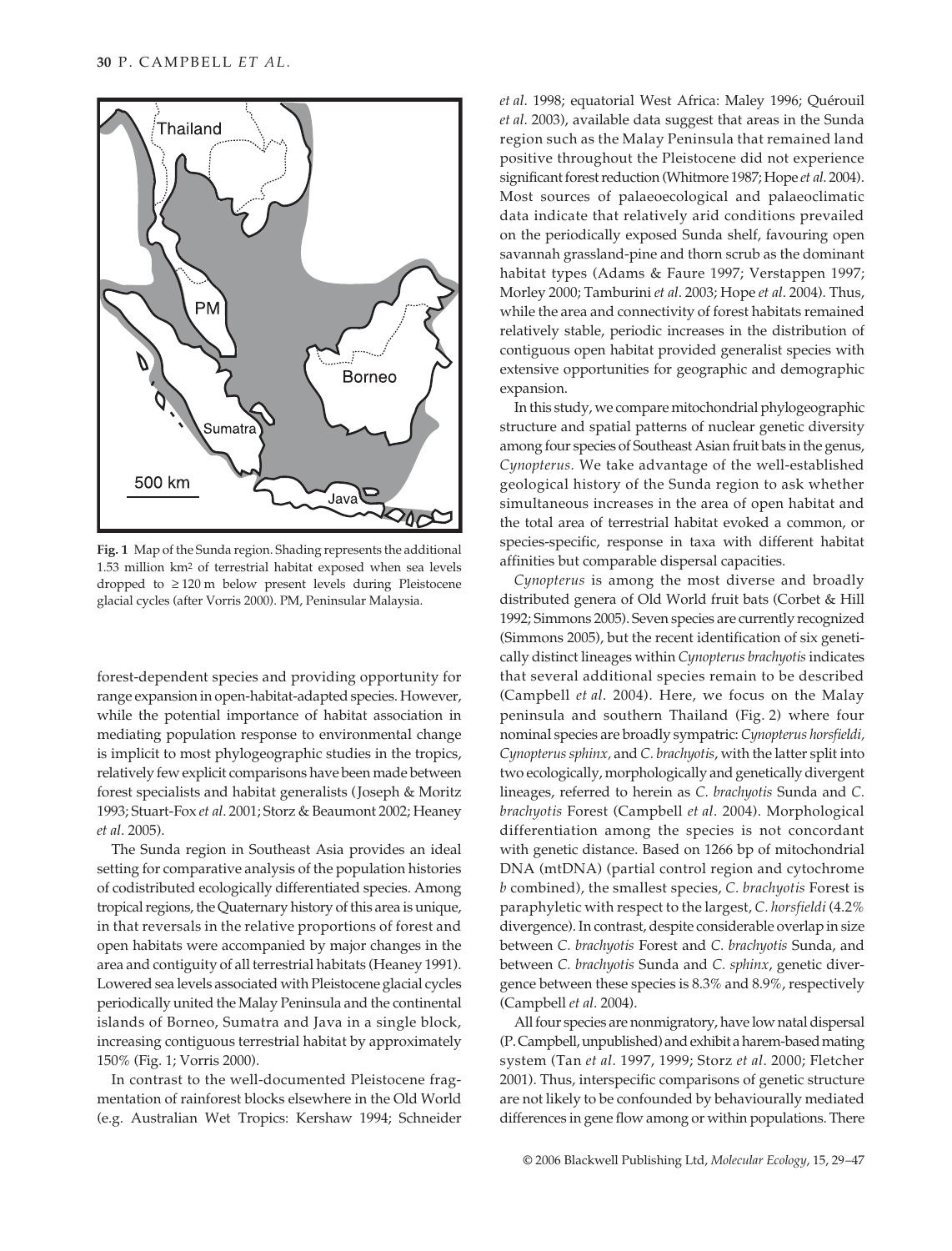

**Fig. 2** Sampling localities for *Cynopterus* in Singapore, peninsular Malaysia and southern Thailand. Complete locality data provided in Table 1. One to four of the species were sampled at each site: white circles, *C. brachyotis* Forest; dark grey circles, *C. horsfieldi*; black circles, *C. brachyotis* Sunda; light grey circles, *C. sphinx*.

are, however, considerable interspecific differences in geographic range size. Whereas *C. sphinx* is continuously distributed throughout India and much of mainland Southeast Asia, *C. horsfieldi* is restricted to the Malay peninsula and the continental islands of Borneo, Sumatra, and Java (Corbet & Hill 1992). While the range limits of *C. brachyotis* Forest and *C. brachyotis* Sunda are currently poorly defined due to unresolved taxonomy, mitochondrial data indicate a high level of geographic overlap between *C. brachyotis* Forest and *C. horsfieldi* (Abdullah 2003; Campbell *et al*. 2004). *C. brachyotis* Sunda co-occurs with these two species, but extends farther north into Thailand and Vietnam (Campbell *et al*. 2004) and probably Cambodia and Laos.

At the local scale, the presence or absence of forest habitat is a strong predictor of species occurrence and abundance. *C. sphinx* and *C. brachyotis* Sunda are widespread in open suburban and agricultural habitats, whereas *C. horsfieldi* and *C. brachyotis* Forest are common in primary and mature secondary rainforest from 1 to 6 N in peninsular Malaysia, and in transitional rainforest/monsoon forest from 6 to 11 N in southern Thailand. While *C. brachyotis* Forest and *C. brachyotis* Sunda are almost completely allotopic and restricted to forest and open anthropogenic habitats, respectively, *C. sphinx* and *C. horsfieldi* co-occur across habitat types but at opposite abundances. Capture rates decline with distance from forest edge for *C. horsfieldi* and increase for *C. sphinx* (P. Campbell, unpublished).

Preliminary population genetic analyses of haplotype data for *C. brachyotis* Forest and Sunda suggested discordant demographic histories, featuring an expansion in the latter species (Campbell *et al*. 2004). However, without inclusion of nuclear markers, we could not exclude a selective sweep of the mitochondrial genome of *C. brachyotis* Sunda as an alternative explanation, nor could we conclusively demonstrate the evolutionary independence of the two putative species. Here, we build on this result, using highly polymorphic microsatellite markers and mtDNA sequence data to address two main goals. First, it was important to confirm that nuclear markers recover the same four lineages identified using mtDNA (Campbell *et al*. 2004). Second, we tested the prediction that the population histories of *Cynopterus* species on theMalay Peninsula have been shaped by species-specific ecology, not by shared geographic distribution in a region that has undergone major structural change in recent evolutionary time. Based on evidence that Pleistocene climate change dramatically increased the area of open habitat on the Sunda shelf but did not greatly impact the distribution of forest, we expected to find a strong genetic signature of demographic expansion in *C. brachyotis* Sunda, contrasted with that of long-term demographic stability and equilibrium population dynamics in *C. brachyotis* Forest. Because present-day populations of *C.sphinx* and*C. horsfieldi* are associated with both forest and open-habitat types, ecologically based predictions for these species were less clearly defined. However, the abundance of *C. sphinx* in deforested areas throughout an extensive geographic range implies a long-term association with open habitats, while recent shared ancestry with *C. brachyotis* Forest suggests a forest origin for *C. horsfieldi*. Accordingly, we expected concordance in genetic structure to be greatest between ecologically similar species pairs: *C. sphinx* and *C. brachyotis* Sunda, and *C. horsfieldi* and *C. brachyotis* Forest.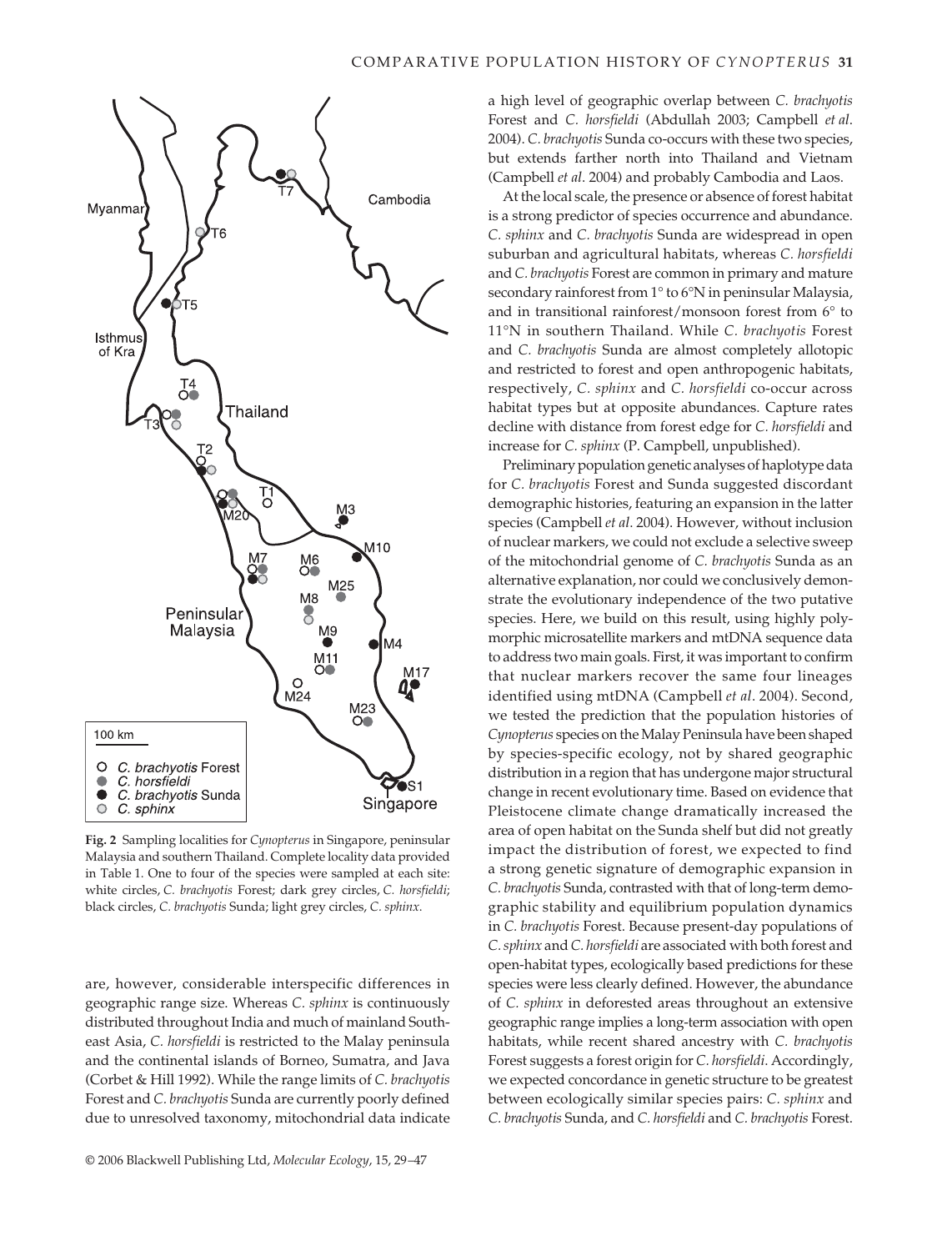# **32** P. CAMPBELL *ET AL.*

|  | Table 1 Locality data for Cynopterus species sampled in this study |  |
|--|--------------------------------------------------------------------|--|
|  |                                                                    |  |

| Locality code  | Country   | Locality            | Lat N   | Long E   | Species                      |
|----------------|-----------|---------------------|---------|----------|------------------------------|
| S <sub>1</sub> | Singapore | <b>Bukit Timah</b>  | 01 22.0 | 103 46.6 | CbS                          |
| M23            | Malaysia  | Endau Rompin        | 02 32.0 | 103 24.5 | CbF, Ch                      |
| M17            | Malaysia  | P. Tioman           | 02 47.0 | 104 09.0 | $CbS^*$                      |
| M24            | Malaysia  | Gombak              | 03 19.5 | 101 44.0 | CbF                          |
| M11            | Malaysia  | Krau                | 03 43.0 | 102 17.2 | CbF, Ch                      |
| M10            | Malaysia  | Cherating           | 04 07.6 | 103 24.0 | CbS                          |
| M <sup>9</sup> | Malaysia  | Kuala Lipis         | 04 11.5 | 102 03.0 | $Cb^{**}$                    |
| M25            | Malaysia  | Taman Negara        | 04 27.0 | 102 22.0 | $Ch^*$                       |
| M8             | Malaysia  | Cameron Highlands   | 04 28.4 | 101 22.0 | Ch, Cs                       |
| M7             | Malaysia  | Taiping             | 04 51.5 | 100 45.2 | $CbF$ , $Ch$ , $CbS$ , $Cs$  |
| M6             | Malaysia  | Gua Musang          | 04 53.0 | 101 57.6 | $CbF, Ch, Cs*$               |
| M <sub>4</sub> | Malaysia  | Merang              | 05 32.0 | 102 57.5 | CbS                          |
| M <sub>3</sub> | Malaysia  | P. Perhentian Kecil | 05 55.0 | 102 43.4 | $CbS^*$                      |
| M20            | Malaysia  | Perlis State Park   | 06 40.0 | 100 11.0 | $CbF$ , $Ch$ , $CbS$ , $Cs$  |
| T <sub>1</sub> | Thailand  | Yala                | 06 28.0 | 101 16.4 | $CbF, Ch^*$                  |
| T <sub>2</sub> | Thailand  | Trang               | 0744.5  | 099 41.5 | $CbF$ , $CbS$ , $Cs^*$       |
| T <sub>3</sub> | Thailand  | Krabi               | 08 09.0 | 098 50.6 | CbF, Ch, Cs                  |
| T4             | Thailand  | Surat Thani         | 08 54.2 | 098 31.4 | $CbF^*$ , $Ch^*$ , $Cs^{**}$ |
| T <sub>5</sub> | Thailand  | Chumphon            | 10 37.0 | 099 13.0 | CbS, Cs                      |
| T <sub>6</sub> | Thailand  | Prachuap Khiri Khan | 12 05.4 | 099 42.4 | Cs                           |
| T7             | Thailand  | Si-Yad              | 13 30.0 | 102 05.0 | CbS, Cs                      |

C*b*F, *C. brachyotis* Forest; *Ch*, *C. horsfieldi*; *Cb*S, *C. brachyotis* Sunda; *Cs*, *C. sphinx*.

\*denotes mitochondrial data only, \*\*denotes nuclear microsatellite data only.

# **Methods**

# *Sampling and species identification*

*Cynopterus* were sampled along a 1370 km latitudinal transect on the Malay peninsula from Singapore (1 N, 103 E) to Si-Yad (13 N, 101 E) in southeast Thailand (Fig. 2; Table 1). Samples from three sites were obtained from the collections of other researchers (Si-Yad, Thailand) and the Malaysian Department of Wildlife and National Parks (Taman Negara and Tioman Island, Malaysia). All other samples were collected during the course of this study (June 2002–January 2004) in habitats ranging from primary forest to suburban gardens. Field discrimination between *Cynopterus sphinx, Cynopterus horsfieldi* and *Cynopterus brachyotis* was based on a suite of morphological characters described in Payne *et al*. (1985) and Bates & Harrison (1997). The two *Cynopterus brachyotis*lineages were discriminated based on forearm length (Forest, mean = 59.5 mm ± SD 1.7, *n* = 52; Sunda mean =  $63.8 \pm SD$  1.6,  $n = 57$ ), coloration of nuchal collar (Forest = dark orange–red; Sunda = pale orange– yellow) and habitat associations (P. Campbell, unpublished). Our survey data and that of other researchers suggest that *C. sphinx* does not occur on the peninsula south of *c.* 4 N (Hodgkison *et al*. 2004), and that *C. horsfieldi* and *C. brachyotis* Forest are rare or absent north of the Isthmus of Kra in Thailand (11 N). Due to these regional differences in distribution, along with local differences in the availability of suitable habitat, one or more species was absent from the majority of sites.

# *DNA extraction, PCR and sequencing*

Total genomic DNA was extracted from wing membrane tissue preserved in 95% ethanol using the DNeasy Tissue Kit (QIAGEN). Approximately 640 base pairs (bp) of the 5′ end of the mitochondrial (mtDNA) control region were sequenced for 55*C. brachyotis* Sunda, 101*C. brachyotis* Forest, 51 *C. horsfieldi* and 47 *C.sphinx*. Seventy-seven of these were used in a previous study, 177 are new to this study (see Fig. 3 legend for GenBank Accession nos). Primers, polymerase chain reaction (PCR) conditions and sequencing reaction protocols are reported in Campbell*et al*. (2004). Sequencing reaction products were run on an Applied Biosystems 3100 automated sequencer. Sequences were edited in sequence navigator (version 1.01) and aligned by eye in se-al (version 2.0a8).

Six microsatellite loci, originally isolated in *C.sphinx* (CSP-1, CSP-3, CSP-4, CSP-5, CSP-6, CSP-7, CSP-9; Storz 2000), amplified reliably and were polymorphic in all four species, with the exception of CSP-4 which was monomorphic in *C. brachyotis* Sunda. PCR amplifications were carried out in a volume of  $16$  L using  $1.9 \text{ mm } \text{MgCl}_{2}$ , 0.75 mm dNTP's, 0.4 mm of each primer, and 0.5 U of *Taq* Gold DNA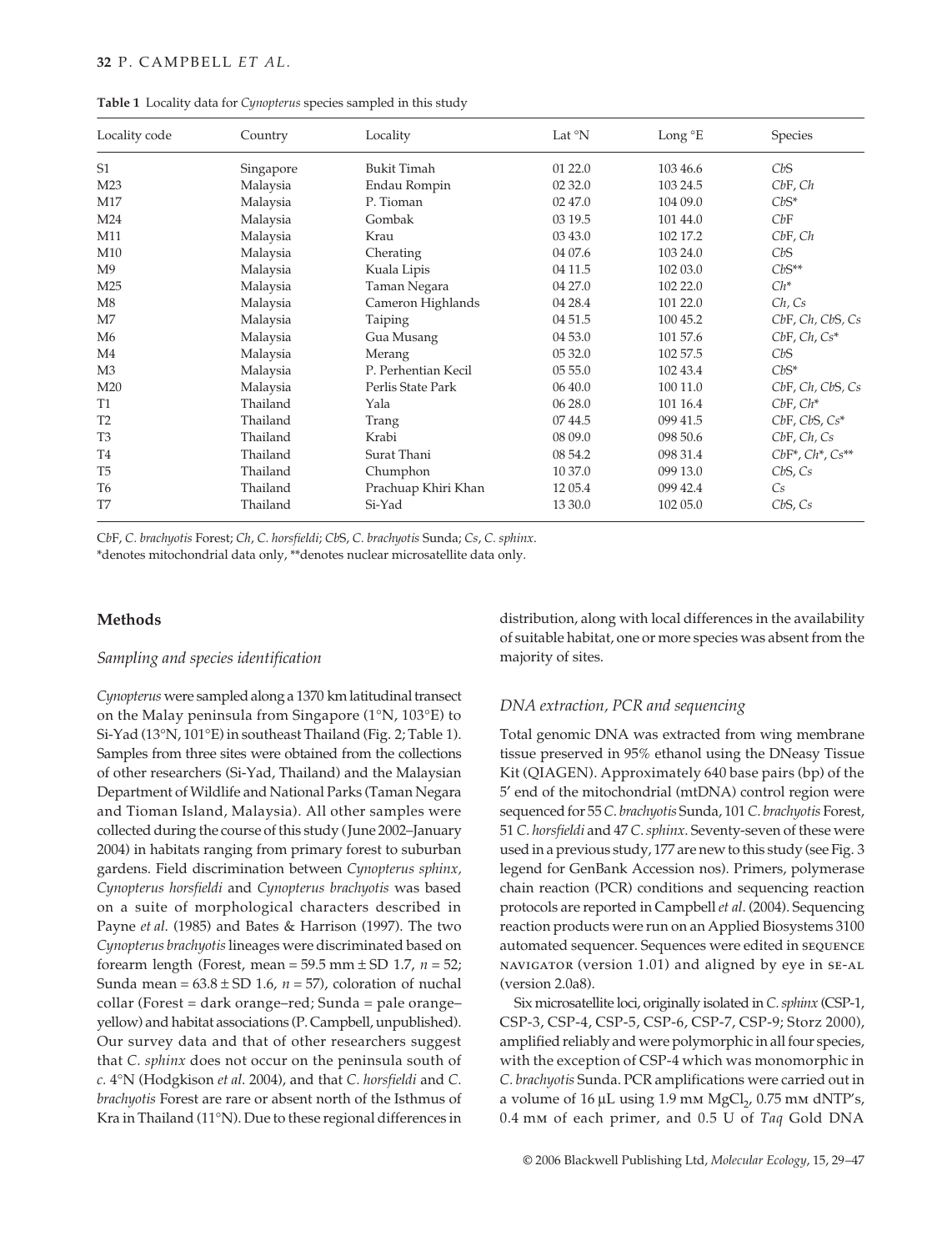

**Fig. 3** Phylogram representing the tree with the best likelihood score, found using 1 000 000 generations of MCMC sampling in mrbayes (Huelsenbeck & Ronquist 2001) under a general time-reversible model of nucleotide substitution with the following parameters estimated during the course of the run: rate matrix, C–T = 39.16, C–G *=* 1.02, A–T = 3.82, A–G *=* 36.62, A–C = 3.74; nucleotide frequencies,  $A = 0.25$ ,  $C = 0.30$ ,  $G = 0.14$ , T = 0.31; gamma shape parameter,  $\alpha$  = 0.65; proportion invariant sites = 0.71. Numbers above branches are posterior probabilities of clades represented as percent occurrence in 50% majority rule consensus tree constructed from the 12 000 trees saved post-burn-in (600 000 MCMC generations). Tree based on *c.* 567 bp of the mitochondrial control region. Tip labels correspond to sampling localities in Fig. 2; see Table 1 for full locality data. Numbers in parentheses denote number of haplotypes shared within locality. GenBank Accession nos: *C. sphinx,* AY629127, AY629131–146, AY974524–558; *C. horsfieldi*, AY629109–117, AY629119–121, AY974480–523; *C. brachyotis,* AY629009–017, AY629019–024, AY629029–040, AY629043– 044, AY629046–048, AY629058, AY629064– 065, AY629067, AY629074–081, AY629085– 092, AY629108, AY629107, AY974360–479.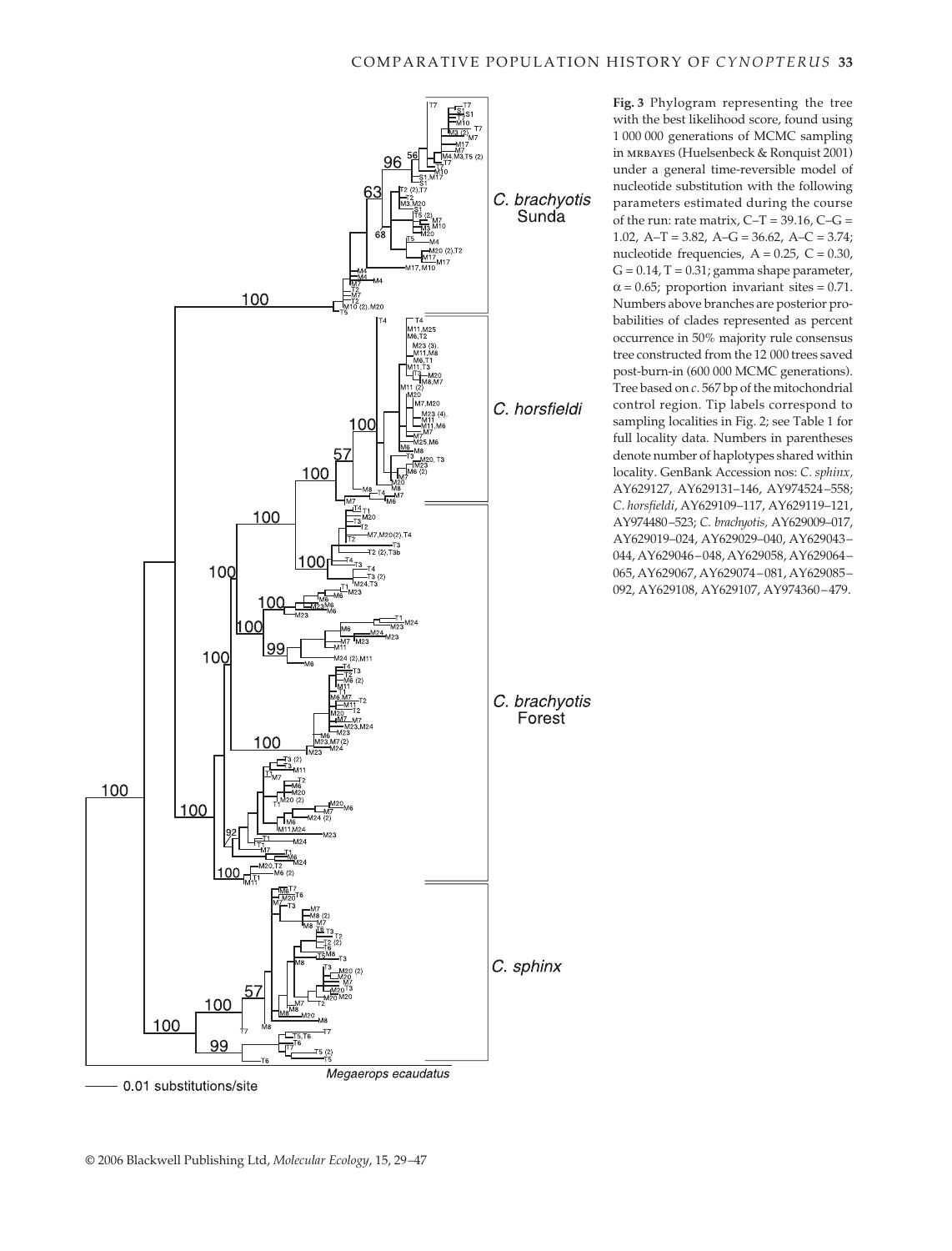polymerase (Applied Biosystems). For *C. sphinx* (*n* = 111), *C. horsfieldi* ( $n = 93$ ) and *C. brachyotis* Forest ( $n = 133$ ), the following thermal profile was repeated for 35 cycles with an initial denaturation step at 95 C for 9 min and a final extension at 72 C for 5 min: 94 C for 30 s, annealing at 55–57 C for 45 s, and 72 C for 50 s. For *C. brachyotis* Sunda  $(n = 99)$ , we used the following touchdown PCR profile (Don *et al*. 1991): 95 C for 9 min, 16 cycles of 94 C for 20 s, annealing at 59–51 C for 20 s (temperature reduced 1 C every other cycle), and 72 C for 1 min, followed by 19 cycles of 94 C for 20 s, 51 C for 20 s, 72 C for 1 min, with a final extension at 72 C for 5 min. Amplified products were run on an Applied Biosystems 3100 automated sequencer; allele size was quantified in genemapper (version 3.7) and edited by eye.

#### *Data analysis*

*Mitochondrial DNA.* Phylogenetic methods were used to confirm proposed evolutionary relationships among the four species (Campbell *et al*. 2004) and as a first approximation of intraspecific genetic structure. An approximately 77 bp segment corresponding to a single deletion event in all *Cynopterus brachyotis* Sunda control region sequences was trimmed from the data set, leaving *c.* 567 bp with multiple single-base indels included in the alignment. Phylogenetic hypotheses were evaluated in MRBAYES (version 3.0b4; Huelsenbeck & Ronquist 2001). Four MCMC chains were run for 1 000 000 generations with one tree saved every 50 generations. The first 400 000 generations were discarded as burn-in and a consensus tree was generated in paup\* (version 4.0b10; Swofford 2002) from the 12 000 trees saved after likelihood scores reached stationarity. The tree was rooted with *Megaerops ecaudatus* (GenBank Accession no. AY629151)*,* a putative sister taxon to *Cynopterus* (Jones *et al*. 2002).

Intraspecific haplotype diversity (*h*), nucleotide diversity (π) and population pairwise  $F_{ST}$  and  $Φ_{ST}$  values were calculated in arlequin (version 2.0; Schneider *et al*. 2000) for all populations with sample sizes  $\geq$  4. We used the Akaike information criterion in the program MODELTEST (version 3.06; Posada & Crandall 1998) to determine the best-fit model of sequence evolution for each species. Based on the results,  $\Phi_{ST}$  was calculated using genetic distances estimated under the Tamura model with a specified gamma shape parameter for *Cynopterus sphinx* ( $α = 0.3$ ), *C. brachyotis* Sunda ( $\alpha$  = 0.4), and *C. brachyotis* Forest ( $\alpha$  = 0.6), and under the Kimura 2-parameter model for *Cynopterus horsfieldi*. Because of the high proportion of unique haplotypes in the control region data set, estimates of population differentiation based on pairwise distances among haplotypes  $(\Phi_{ST})$  were more informative than differentiation estimates calculated from haplotype frequency  $(F_{ST})$  (Hedrick 1999; Sefc *et al*. 2005). For this reason, we report  $\Phi_{ST}$  values only.

The genetic structure of populations at migration–drift equilibrium is expected to exhibit an effect of isolation by distance (Slatkin 1993). Correlation between geographic and genetic distance was tested using the ISOLDE program in genepop (version 3.4,Raymond & Rousset 1995). Linearized  $\Phi_{ST}$  was regressed on straight-line distances between populations as proposed by Rousset (1997) for  $F_{ST}$ .

The distribution of pairwise nucleotide differences, or mismatch distribution (Rogers & Harpending 1992; Rogers 1995), for each species was evaluated in ARLEQUIN. For populations experiencing long-term demographic stability, the stochastic process of lineage extinction via genetic drift produces a ragged multimodal distribution. Conversely, in a recently expanded population, the majority of lineage coalescence events are expected to postdate the expansion, producing a smooth unimodal poisson distribution, reflecting the starlike phylogeny of alleles due to the accumulation of low frequency mutations since the expansion (Slatkin & Hudson 1991; Rogers & Harpending 1992).

Tests for departures from a neutral model of evolution are used widely to infer past demographic expansions or contractions (Ramos-Onsins & Rozas 2002). If genetic polymorphism is selectively neutral, significant departures from neutral expectations may be interpreted as evidence for historic demographic nonequilibrium. Because we were interested in discriminating between demographic expansion and contraction, we chose two test statistics, each with particular sensitivity to one demographic scenario. Fu and Li's  $D^*$  is designed to detect an excess of old mutations, characteristic of a population that has experienced a historical reduction in effective population size (Fu & Li 1993; Fu 1996). In contrast, Fu's  $F_S$  is sensitive to an excess of recent mutations, a pattern typical of both a demographic expansion and a selective sweep (Fu 1997; Ramos-Onsins & Rozas 2002). *D*<sup>\*</sup> was calculated in DNASP (version 4.0; Rozas *et al.* 2003),  $F_S$  in ARLEQUIN.

*Microsatellites.* Intraspecific allelic richness and heterozygosity were calculated in fstat (version 2.9.3.2; Goudet 1995). Deviations from Hardy–Weinberg equilibrium, heterozygote deficits and linkage equilibrium were tested in GENEPOP.  $F_{ST}$  values were calculated in GENEPOP and isolation-bydistance tests were implemented as for the mtDNA data sets, with linearized  $F_{ST}$  regressed on geographic distance. We did not use  $R_{ST}$  (Slatkin 1995), as variation did not conform to a stepwise-mutation model at all loci (Storz 2000).

structure (version 2; Pritchard *et al*. 2000) was used to investigate the level of interspecific differentiation, the potential for interspecific gene flow, and the degree of intraspecific population structure. STRUCTURE uses a Bayesian clustering approach to assign individuals to *K* populations, where the posterior probabilities of observing the data given alternative values of *K* can be estimated with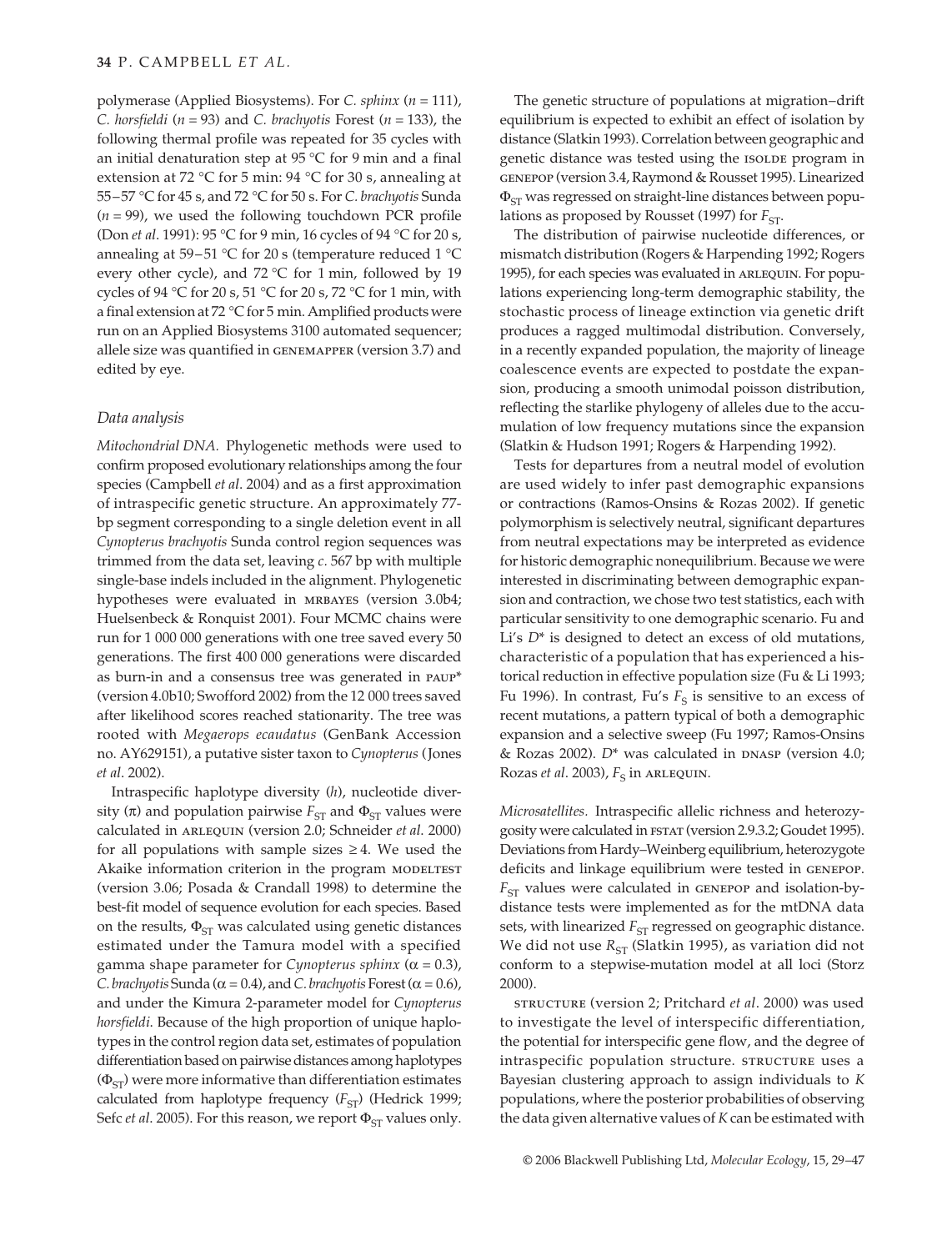or without prior assumptions based on geographic sampling or species membership (Pritchard *et al*. 2000). We found that a burn-in period of  $5 \times 10^3$  iterations followed by a run of 106 iterations gave consistent results across taxa. Subsequently, each value of *K* was evaluated over a minimum of three runs to confirm the consistency of ln-likelihood scores. In the first set of analyses, the four species were pooled and*K*values from 1 to 7 were evaluated without specifying prior population information (in this case species ID), and with species identity incorporated for  $K = 4$  only.

A second set of analyses was run for each species separately with no geographic data input, assuming priors for *K* from 1 to 4. Finally, because microsatellite locus, CSP-6, exhibited strong departures from Hardy–Weinberg equilibrium in seven *C. brachyotis* Forest populations, we re-ran the intraspecific analysis for *C. brachyotis* Forest, and all interspecific analyses, with CSP-6 removed from the data set.

The program BOTTLENECK (version 1.2.02; Cornuet  $&$ Luikart 1996) was used to test for evidence of demographic expansion/contraction in each species. Analyses can be run assuming an infinite alleles model (IAM), a stepwisemutation model (SMM) or a two-phase model (TPM), which incorporates a user-specified proportion of the SMM into a multistep mutation model. We ran analyses under both the IAM and TPM (with 50% SMM). Significant departures from heterozygosity expectations estimated under a given mutation model reject a null hypothesis of mutationdrift equilibrium. A significant excess or deficit in heterozygosity is interpreted as evidence for a demographic

contraction or expansion, respectively (Cornuet & Luikart 1996). The rationale for these expectations is that following a significant reduction in effective population size, the observed number of alleles in a population will be less than that expected from the observed heterozygosity. Conversely, following a significant increase in effective population size, the observed number of alleles is expected to exceed that predicted from observed heterozygosity (Nei *et al*. 1975; Maruyama & Fuerst 1984, 1985; Cornuet & Luikart 1996).

## **Results**

#### *Summary statistics and diversity indices*

For mitochondrial control region sequences, haplotype diversity was uniformly high across species (0.982–0.995; Table 2a). Nucleotide diversity was 1.8–3 times higher in *Cynopterus brachyotis* Forest and *Cynopterus sphinx* than in *Cynopterus horsfieldi* and *Cynopterus brachyotis* Sunda (Table 2a).

No linkage disequilibrium was detected among any of the nuclear microsatellite loci in any species. Several departures from Hardy–Weinberg equilibrium were detected, mainly at CSP-6 in *C. brachyotis* Forest (Supplementary material, Table S1). Observed heterozygosity was highest in *C. sphinx* and lowest in *C. brachyotis* Sunda (Table 2b). Alleles per polymorphic locus ranged from 5 to 36 within species, and 13–46 among species. Overall allelic richness was highest in *C. brachyotis* Forest and lowest in *C. horsfieldi*

**Table 2** Sample sizes (*n*), number of sampling localities (in parentheses) and diversity indices for the four *Cynopterus* species analysed in this study. (a) Number of haplotypes, number of polymorphic sites, nucleotide (π) and haplotype diversity (*h*) for mitochondrial control region sequences. (b) Total number of alleles per species (k), mean allelic richness per species corrected for sample size (A<sub>R</sub>), number of private alleles per species ( $A_{\rm p}$ ), frequency of private alleles within species ( $f_{\rm p}$ ), expected heterozygosity ( $H_{\rm E}$ ) and observed heterozygosity  $(H<sub>O</sub>)$  based on six nuclear microsatellite loci

| (a)                  |                  |                      |                                          |             |                  |                    |             |  |  |  |
|----------------------|------------------|----------------------|------------------------------------------|-------------|------------------|--------------------|-------------|--|--|--|
| Species              | $\boldsymbol{n}$ | No. of<br>haplotypes | No. of polymorphic<br>sites/bp sequenced |             | $\pi$            | h                  |             |  |  |  |
| C. brachyotis Forest | 101(10)          | 84                   | 116/641                                  |             | $23.6 \pm 11.26$ | $0.995 \pm 0.0023$ |             |  |  |  |
| C. brachyotis Sunda  | 55(10)           | 41                   | 41/566                                   |             |                  | $0.982 \pm 0.0003$ |             |  |  |  |
| C. horsfieldi        | 51(8)            | 42                   | 52/642                                   |             | $10.1 \pm 4.85$  | $0.992 \pm 0.0052$ |             |  |  |  |
| C. sphinx            | 47(8)            | 42                   | 94/644                                   |             | $18.4 \pm 8.88$  | $0.995 \pm 0.0054$ |             |  |  |  |
| (b)                  |                  |                      |                                          |             |                  |                    |             |  |  |  |
| Species              | $\boldsymbol{n}$ | k                    | $A_{R}$                                  | $A_{\rm P}$ | $f_{\rm P}$      | $H_{\rm E}$        | $H_{\rm O}$ |  |  |  |
| C. brachyotis Forest | 133(9)           | 102                  | 17                                       | 26          | 25.5             | 0.684              | 0.609       |  |  |  |
| C. brachyotis Sunda  | 99(9)            | 65                   | 10.5                                     | 11          | 16.9             | 0.480              | 0.444       |  |  |  |
| C. horsfieldi        | 93 (8)           | 59                   | 9.8                                      | 5           | 8.5              | 0.499              | 0.490       |  |  |  |
| C. sphinx            | 111(8)           | 84                   | 13.9                                     | 17          | 20.2             | 0.756              | 0.735       |  |  |  |

© 2006 Blackwell Publishing Ltd, *Molecular Ecology*, 15, 29–47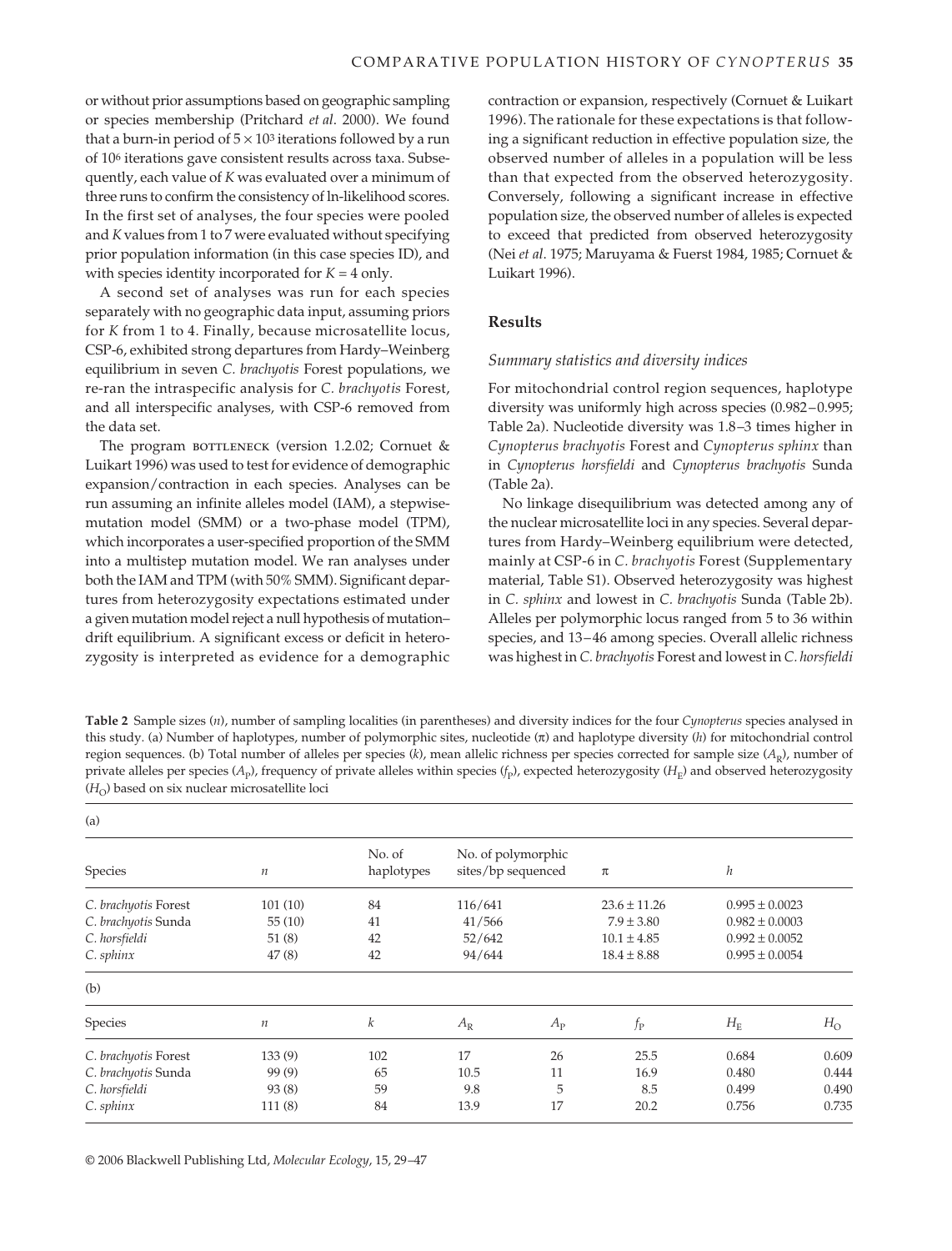(Table 2b). Within species, the observed frequency of private alleles was highest in *C. brachyotis* Forest, followed by *C. sphinx,C. brachyotis* Sunda, and*C. horsfieldi*(Table 2b); 18.4% of all alleles were observed in all four species.

#### *Interspecific relationships*

Bayesian phylogenetic analysis of mtDNA sequences recovered the same species-level clades identified in Campbell *et al*. (2004) (Fig. 3). As in the previous study, haplotypes from *C. brachyotis* Forest were paraphyletic with respect to *C. horsfieldi,* and *C. brachyotis* Sunda was clearly differentiated. However, inferences of sister-group relationships were not the same as in Campbell *et al*. (2004) because *C. brachyotis* lineages from the Philippines and Sulawesi were not included in the current analysis.

Bayesian clustering analysis of the interspecific microsatellite data set with no prior species assignments identified between four and six genetically distinct groups. Likelihood scores improved slightly from  $K = 4$  to  $K = 6$ , and were substantially worse at  $K = 3$  and  $K = 7$  (Fig. 4). For  $K = 4$ , all *C. brachyotis* Sunda genotypes and the majority of *C. sphinx* (100/107), *C. horsfieldi* (92/93) and *C. brachyotis* Forest (123/ 133) genotypes were clearly assigned to exclusive genetic groups. Misassignments were not consistent among species pairs: misassigned *C.sphinx* and *C. brachyotis* Forest genotypes were assigned to two and three other species, respectively. Mitochondrial DNA sequence data placed all 18 misassigned individuals in the species to which they were identified using morphological characters in the field.

For *K* > 4, group assignments for *C. brachyotis* Sunda, *C.sphinx* and *C. horsfieldi*remained unchanged; *C. brachyotis* Forest genotypes were approximately equally distributed among the additional groups. Although observed struc-



**Fig. 4** Comparison of ln-likelihood scores for the interspecific microsatellite data set with all loci included and prior assumptions of 1–7 genotypic clusters (*K*). Probabilities of observing the data given each value of *K*, log *Pr*(*X* | *K*), were averaged across three independent runs in the program structure (Pritchard *et al*. 2000).

ture in the *C. brachyotis* Forest lineage was consistent across runs, it did not correspond to sampling localities or to broad geographic structure. Likewise, we found no clear correspondence between *C. brachyotis* Forest genotype clusters and mtDNA haplotype subclades. Removing CSP-6 from the data set improved likelihood scores overall but did not greatly alter group assignments within *C. brachyotis* Forest. However, with species identity incorporated for  $K = 4$ , all individuals were assigned to the assumed species.

#### *Intraspecific population structure*

**Cynopterus brachyotis** *Forest.* Neither mitochondrial nor nuclear microsatellite data provided evidence for vicariant fragmentation or major range expansion in *Cynopterus brachyotis* Forest. A highly significant correlation between geographic and genetic distance was inferred from both types of markers (*P <* 0.0001 Fig. 5a, b), supporting current genetic equilibrium and historically uninterrupted gene flow among neighbouring populations. Pairwise  $F_{ST}$  values for microsatellites ranged from 0.001 to 0.125 with 20/36 significantly differentiated population pairs (Table 3a). Given the extremely high allelic diversity in this species, the level of population differentiation inferred from microsatellite data were notable, since the high intrapopulation heterozygosity associated with hypervariable genetic markers tends to decrease the magnitude of  $F_{ST}$  estimates (Hedrick 1999). The  $\Phi_{ST}$  values for mtDNA data ranged from zero to 0.35 with 17/44 significantly differentiated population pairs (Table 3a). All of these were also significantly differentiated in the microsatellite data set.

The shape of the mismatch distribution derived from the mtDNA data were ragged and multimodal, suggesting longterm demographic stability (Fig. 6a). Likewise, nonsignificant values for both Fu's  $F_s$ , and Fu and Li's  $D^*$  supported sequence evolution consistent with the expectations of selective neutrality and stable demographic history. Despite high interpopulation differentiation, results of the test for demographic fluctuation based on microsatellite heterozygosities were nonsignificant under both the IAM and TPM (Table 4).

Both the Bayesian clustering analysis of microsatellite genotypes and the topology of the Bayesian mitochondrial haplotype tree (Fig. 3) identified differentiated groups within *C. brachyotis* Forest. These did not correspond to the geographic distribution of sampling localities, nor was group membership concordant across nuclear and mitochondrial markers. The clustering analysis of microsatellite data obtained comparably high likelihood scores for  $K = 1$ to  $K = 3$ . However, when CSP-6 was excluded  $K = 1$  provided a marginally better fit to the data.

**Cynopterus horsfieldi.** Contrary to our expectations of demographic stability for *Cynopterus horsfieldi,* based upon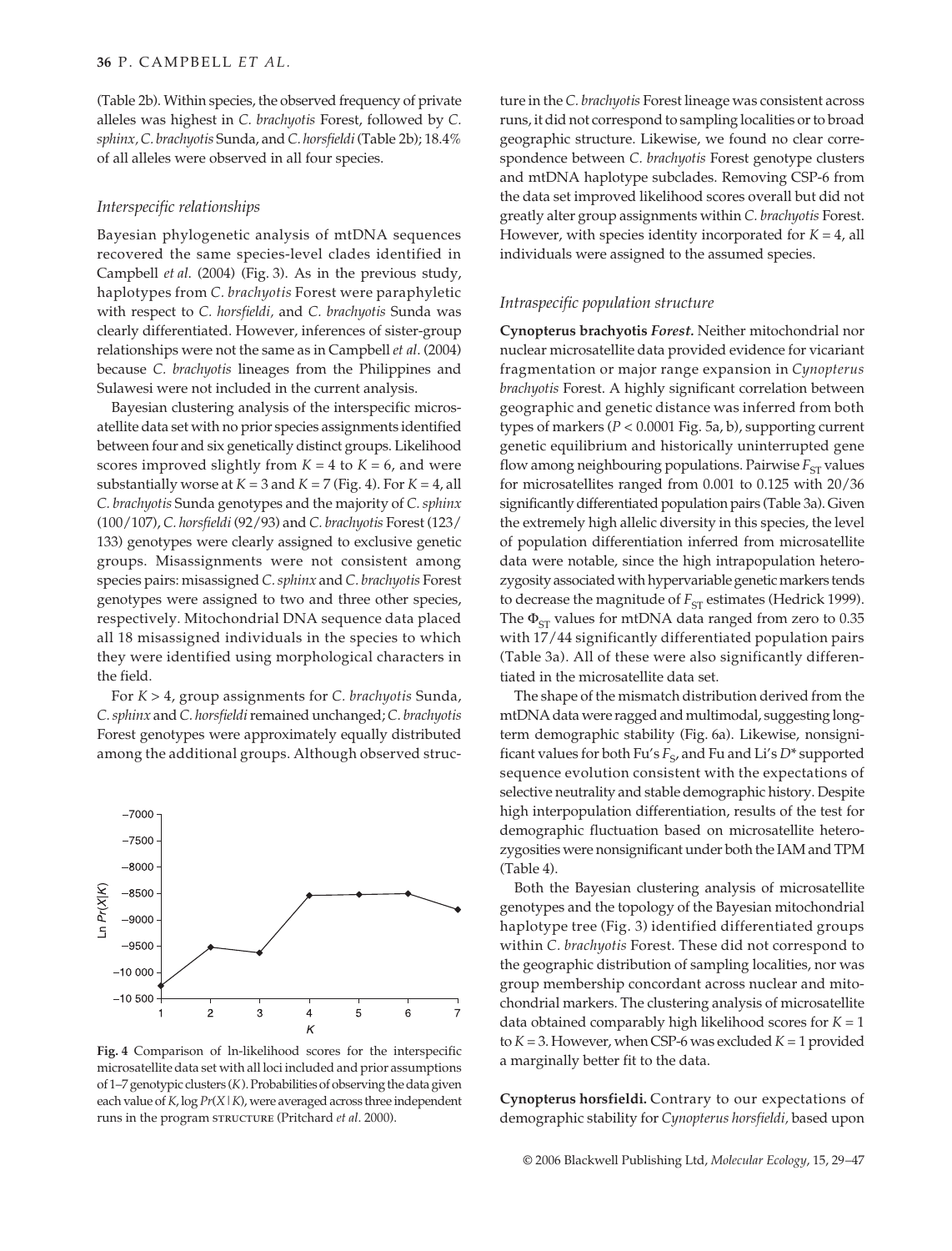**Table 3** Pairwise population differentiation values for (a) *Cynopterus brachyotis* Forest, (b) *Cynopterus horsfieldi,* (c) *Cynopterus brachyotis* Sunda (d) *Cynopterus sphinx*. Mitochondrial Φ<sub>ST</sub> values are above the diagonal, microsatellite *F<sub>ST</sub>* values are below. Because of occasional nonamplification of samples from some sites either for mitochondrial, or for nuclear markers, 1–3 localities per species are represented in the mtDNA or the microsatellite data set only

| (a)                 |              |            |            |                     |                    |                    |            |                      |            |           |            |
|---------------------|--------------|------------|------------|---------------------|--------------------|--------------------|------------|----------------------|------------|-----------|------------|
| Population          | M23(11)      | M11(7)     | M24(12)    | M <sub>6</sub> (16) | M7(10)             | M20(9)             | T1(10)     | T2(9)                | T3(11)     | T4(5)     |            |
| M23 (16)            |              | 0.022      | 0.031      | $-0.005$            | $-0.006$           | $0.175**$          | 0.069      | $0.172***$           | $0.298***$ | $0.351**$ |            |
| M11 (10)            | 0.011        |            | $-0.072$   | $-0.028$            | $-0.026$           | 0.074              | $-0.026$   | 0.109                | $0.228**$  | $0.321**$ |            |
| M24(14)             | 0.009        | 0.008      |            | 0.006               | 0.008              | 0.051              | $-0.036$   | $0.105*$             | $0.185*$   | $0.268**$ |            |
| M6 (15)             | $0.022*$     | 0.005      | 0.008      |                     | 0.026              | $0.111*$           | 0.002      | $0.151**$            | $0.273***$ | $0.342**$ |            |
| M7 (16)             | $0.019*$     | 0.001      | 0.011      | 0.003               |                    | 0.071              | 0.026      | 0.057                | $0.198*$   | $0.229*$  |            |
| M20 (19)            | $0.043***$   | 0.014      | 0.012      | $0.018*$            | $0.015*$           |                    | $-0.008$   | $-0.007$             | 0.054      | 0.111     |            |
|                     | $0.033**$    | 0.005      |            |                     |                    | $0.027*$           |            | 0.079                |            | $0.273**$ |            |
| T1(12)              |              |            | 0.021      | 0.024               | 0.015              |                    |            |                      | $0.163*$   |           |            |
| T2(16)              | $0.064***$   | $0.035**$  | $0.034**$  | $0.040**$           | $0.020*$           | 0.002              | $0.036*$   |                      | 0.012      | 0.002     |            |
| T3(15)              | $0.125***$   | $0.087***$ | $0.077***$ | $0.078***$          | $0.064***$         | $0.027**$          | $0.085***$ | 0.01                 |            | $-0.037$  |            |
| T4(0)               | nd           | nd         | nd         | nd                  | nd                 | nd                 | nd         | nd                   | nd         |           |            |
| (b)                 |              |            |            |                     |                    |                    |            |                      |            |           |            |
| Population          | M23(8)       | M11(7)     | M8(5)      | M25(0)              | M <sub>6</sub> (8) | M7 (7)             | M20(6)     | T3(4)                | T4(4)      |           |            |
| M23 (15)            |              | $-0.015$   | 0.099      | nd                  | 0.096              | 0.128              | 0.111      | 0.114                | $0.302*$   |           |            |
| M11 (19)            | $0.201***$   |            | 0.087      | nd                  | 0.064              | 0.105              | 0.088      | 0.12                 | $0.319*$   |           |            |
| M8(5)               | $0.219***$   | 0.017      |            | nd                  | 0.014              | $-0.037$           | 0.016      | $-0.061$             | $-0.047$   |           |            |
| M25(7)              | $0.227***$   | 0.004      | $0.020*$   |                     | nd                 | nd                 | nd         | nd                   | nd         |           |            |
| M <sub>6</sub> (15) | $0.031*$     | $0.122***$ | $0.134**$  | $0.155***$          |                    | $-0.057$           | $-0.045$   | $-0.121$             | 0.024      |           |            |
| M7 (16)             | $0.125***$   | $0.070***$ | $0.044*$   | $0.096***$          | $0.049**$          |                    | $-0.036$   | $-0.091$             | $-0.074$   |           |            |
|                     | $0.153***$   |            |            |                     | $0.077***$         |                    |            |                      |            |           |            |
| M20(12)             |              | $0.021*$   | $-0.02$    | 0.025               |                    | 0.015              |            | $-0.104$             | 0.112      |           |            |
| T3(4)               | $0.133**$    | 0.013      | 0.001      | $-0.016$            | 0.058              | 0.031              | $-0.018$   |                      | $-0.059$   |           |            |
| T4(0)               | nd           | nd         | nd         | nd                  | nd                 | nd                 | nd         | nd                   |            |           |            |
| (c)                 |              |            |            |                     |                    |                    |            |                      |            |           |            |
| Population          | S1(5)        | M17(5)     | M9(0)      | M10(6)              | M7(5)              | M <sub>4</sub> (5) | M3(5)      | M20(5)               | T2(5)      | T5(6)     | T7(8)      |
| S1(15)              |              | 0.006      | nd         | 0.057               | 0.069              | $0.173*$           | 0.123      | 0.18                 | $0.257*$   | 0.038     | 0.057      |
| M17(0)              | nd           |            | nd         | 0.011               | 0.04               | 0.091              | 0.024      | 0.035                | 0.12       | 0.037     | 0.113      |
| M9(5)               | 0.042        | nd         |            | nd                  | nd                 | nd                 | nd         | nd                   | nd         | nd        | nd         |
| M10(9)              | 0.018        | nd         | 0.028      |                     | 0.113              | 0.054              | 0.029      | 0.006                | 0.007      | 0.077     | $0.142*$   |
| M7(14)              | 0.002        | nd         | $0.052*$   | 0.024               |                    | 0.06               | 0.015      | 0.02                 | 0.027      | 0.109     | 0.174      |
| M4 (10)             | 0.017        | nd         | 0.011      | $-0.023$            | 0.024              |                    | 0.136      | 0.004                | 0.045      | 0.017     | $0.248*$   |
| M3(0)               | nd           | nd         | nd         | nd                  | nd                 | nd                 |            | 0.132                | 0.201      | 0.061     | 0.064      |
| M20 (13)            | $\mathbf{0}$ | nd         | 0.028      | 0.033               | 0.006              | 0.024              | nd         |                      | 0.128      | 0.042     | $0.239***$ |
| T2(9)               | $-0.012$     | nd         | 0.012      | $-0.021$            | $-0.004$           | $-0.01$            | nd         | 0.006                |            | 0.051     | $0.291***$ |
| T5(9)               | 0.022        | nd         | $0.092*$   | 0.04                | 0.011              | 0.044              | nd         | 0.016                | 0.012      |           | $0.123*$   |
| T7(15)              | 0.025        | nd         | $0.080*$   | $0.083***$          | 0.022              | $0.075***$         | nd         | $0.028*$             | $0.044*$   | 0.01      |            |
| (d)                 |              |            |            |                     |                    |                    |            |                      |            |           |            |
|                     | M8(9)        |            |            |                     |                    |                    | T5(5)      |                      |            |           |            |
| Population          |              | M7(5)      | M20(8)     | T2(4)               | T3(5)              | T4(0)              |            | T <sub>6</sub> $(6)$ | T7(4)      |           |            |
| M8 (16)             |              | $-0.069$   | $0.275**$  | $0.279**$           | $0.142*$           | nd                 | $0.516***$ | $0.267**$            | $0.341**$  |           |            |
| M7(15)              | $0.037***$   |            | $0.163*$   | $0.211*$            | 0.041              | nd                 | $0.455**$  | 0.201                | $0.259**$  |           |            |
| M20(14)             | $0.080***$   | $0.041**$  |            | $0.190*$            | 0.008              | nd                 | $0.566***$ | $0.343**$            | $0.448**$  |           |            |
| T2(0)               | nd           | nd         | nd         |                     | $-0.024$           | nd                 | $0.568**$  | 0.256                | $0.439*$   |           |            |
| T3(14)              | $-0.004$     | $0.048**$  | $0.069***$ | nd                  |                    | nd                 | $0.489*$   | 0.208                | $0.338**$  |           |            |
| T4(15)              | $0.019*$     | 0.009      | $0.043***$ | nd                  | 0.006              |                    | nd         | nd                   | nd         |           |            |
| T5(9)               | $0.072**$    | $0.073**$  | $0.031*$   | nd                  | $0.042*$           | $0.043*$           |            | 0.058                | $-0.008$   |           |            |
| T6(15)              | 0.014        | 0.017      | $0.058***$ | nd                  | 0.006              | $-0.002$           | 0.019      |                      | $-0.057$   |           |            |
| T7(13)              | $0.098***$   | $0.057***$ | $0.069***$ | nd                  | $0.082***$         | $0.042**$          | $0.051**$  | $0.046**$            |            |           |            |
|                     |              |            |            |                     |                    |                    |            |                      |            |           |            |

\* *P <* 0.05, \*\**P <* 0.01, \*\*\**P <* 0.001; S, Singapore; M, Malaysia; T, Thailand; numbers correspond to localities in Fig. 2, see Table 1 for complete locality data, sample sizes are in parentheses; nd, no data.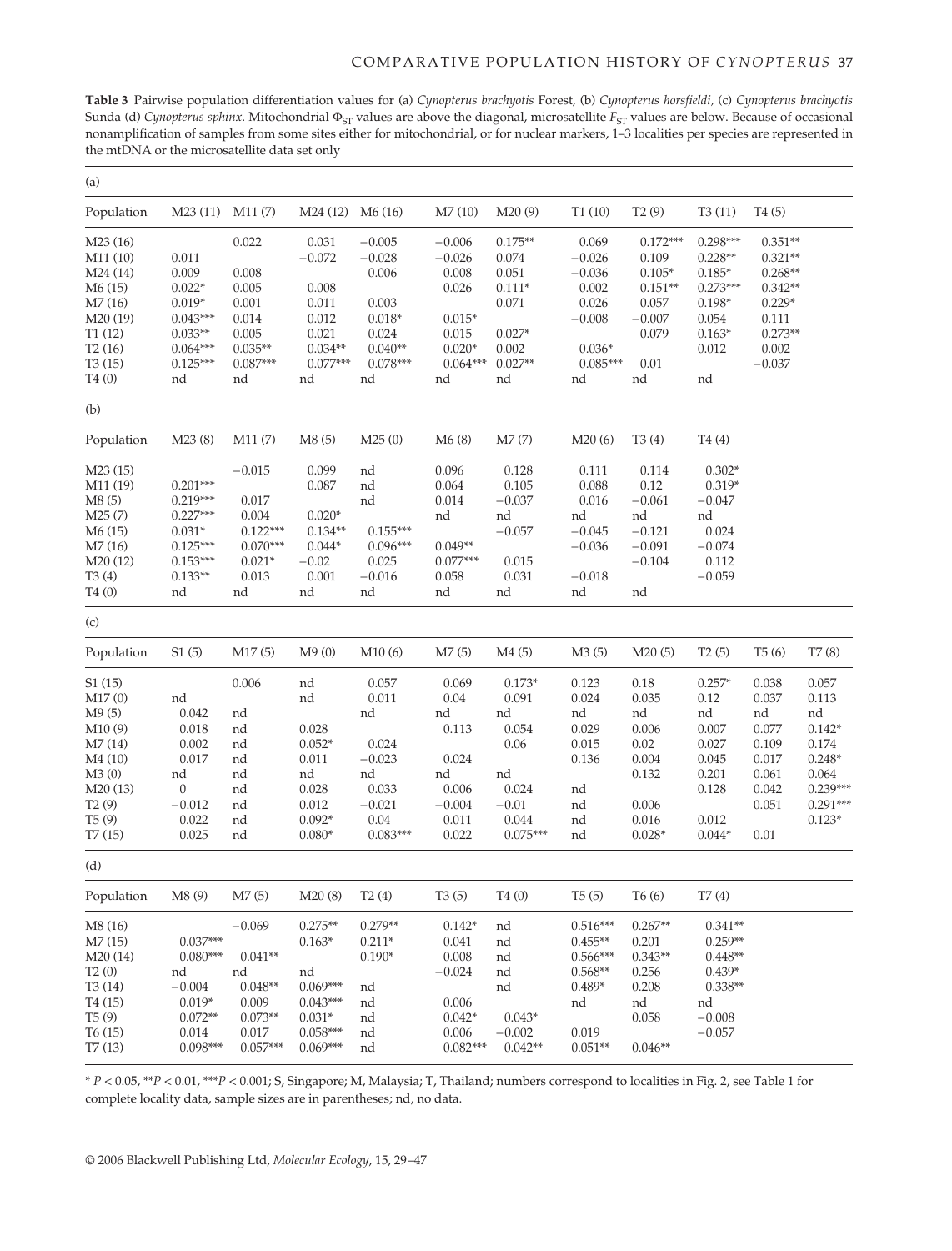

**Fig. 5** Mantel tests of isolation by distance with  $\Phi_{ST}/1 - \Phi_{ST}$  (mtDNA) and  $F_{ST}/1 - F_{ST}$  (microsatellites) as a function of straight-line distances between populations. *Cynopterus brachyotis* Forest (a) mtDNA: *P* < 0.0001, *R*<sup>2</sup> = 0.70, (b) microsatellites: *P* < 0.0001, *R*<sup>2</sup> = 0.63. *C. horsfieldi,* (c) mtDNA: *P* = 0.06, *R*<sup>2</sup> = 0.32, (d) microsatellites: *P* = 0.8, *R*<sup>2</sup> = 0.02. *C. brachyotis* Sunda, (e) mtDNA: *P* = 0.03, *R*<sup>2</sup> = 0.07, (f) microsatellites: *P* = 0.1, *R*<sup>2</sup> = 0.14. *C. sphinx,* (g) mtDNA: *P* = 0.02, *R*<sup>2</sup> = 0.14, (h) microsatellites: *P* = 0.1, *R*<sup>2</sup> = 0.15.

its association with forest habitat on the Malay peninsula, both mitochondrial and nuclear results indicated nonequilibrium dynamics in this species. Haplotype, nucleotide and allelic diversity were generally lower in *C. horsfieldi* than in any other species (Table 2), suggesting either a historical reduction in genetic diversity due to a strong demographic bottleneck or, if divergence from *C. brachyotis* Forest is evolutionarily recent, relatively small effective population size at speciation and subsequent demographic expansion. The second scenario is supported by the fact that 80% (47/ 59) of all alleles observed in *C. horsfieldi* were also observed in *C. brachyotis* Forest. No evidence of population structure was detected in the Bayesian clustering analysis; likelihood scores were highest for  $K = 1$ . Likewise, no phylogeographic structure was recovered in the phylogenetic analysis of mtDNA (Fig. 3).

A weak effect of isolation by distance detected in mtDNA  $(P = 0.06; Fig. 5c)$  was largely due to two outlying comparisons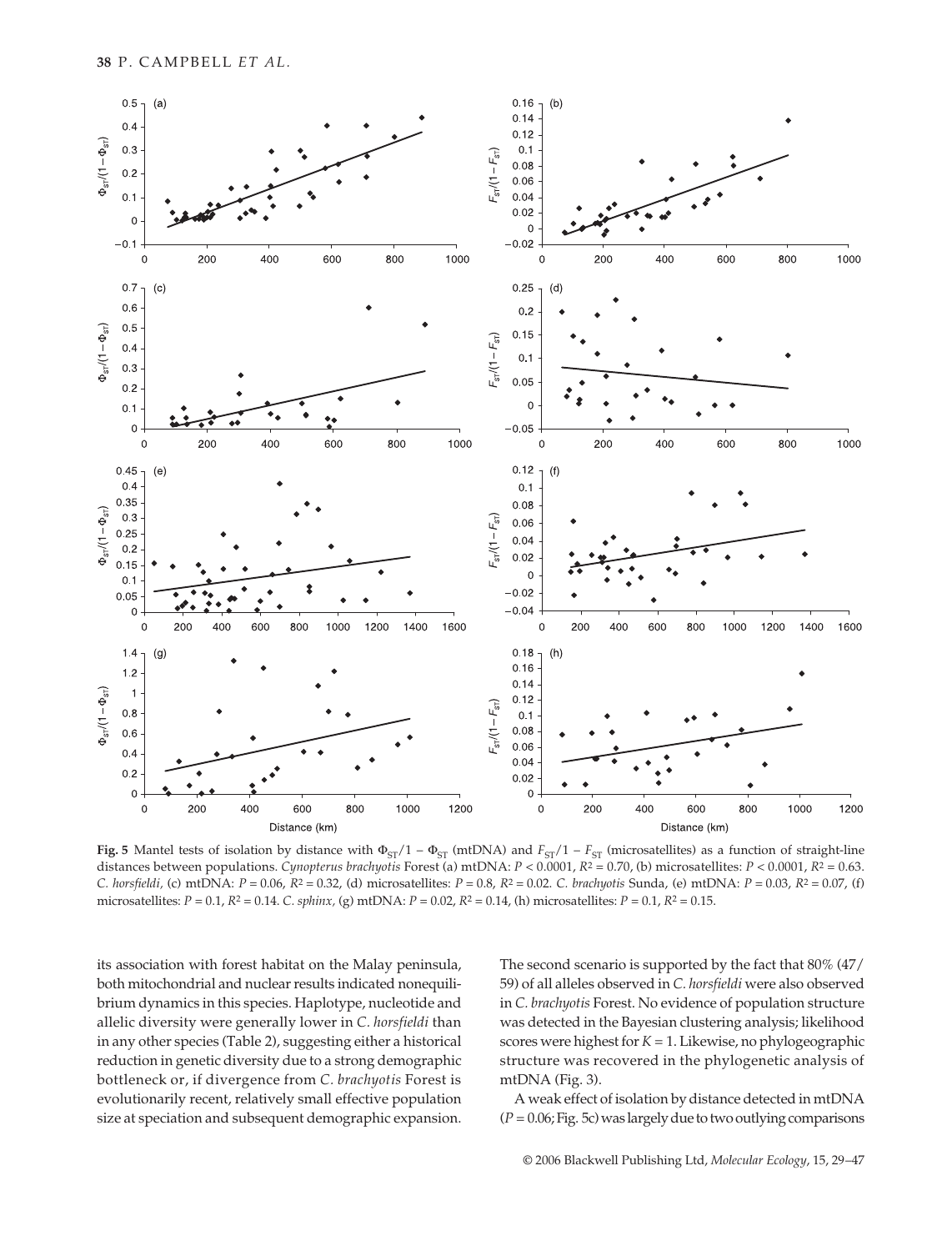

**Fig. 6** Frequency distributions of pairwise nucleotide differences obtained from mitochondrial control region sequences for (a) *Cynopterus brachyotis* Forest (641 bp), (b) *C. horsfieldi* (642 bp), (c) *C. brachyotis* Sunda (566 bp), (d) *C. sphinx* (644 bp). Solid lines represent the observed data, dashed lines represent the line fitted to the data under the expectations of the sudden expansion model. Based on 10 000 simulated samples in arlequin (Schneider *et al*. 2000).

|                      | Model          |                  |                |                  |  |  |  |  |
|----------------------|----------------|------------------|----------------|------------------|--|--|--|--|
|                      | IAM            |                  | <b>TPM</b>     |                  |  |  |  |  |
|                      | Heterozygosity | $\boldsymbol{P}$ | Heterozygosity | $\boldsymbol{P}$ |  |  |  |  |
| Species              |                |                  |                |                  |  |  |  |  |
| C. brachyotis Forest | excess         | 0.58             | deficit        | 0.08             |  |  |  |  |
| C. brachyotis Sunda  | deficit        | 0.08             | deficit        | 0.08             |  |  |  |  |
| C. horsfieldi        | deficit        | 0.06             | deficit        | 0.04             |  |  |  |  |
| C. sphinx            | excess         | 0.02             | unity          | 0.6              |  |  |  |  |

**Table 4** Results of tests for heterozygosity excess/deficit under an infinite alleles model (IAM), and a two-phase model (TPM) with 50% stepwise mutation model incorporated. Significance values were obtained with a two-tailed Wilcoxon test

between the northernmost site, Surat Thani (T4), and the two southernmost sites, Endau Rompin (M23) and Krau (M11) (Fig. 2). The  $\Phi_{ST}$  values ranged from zero to 0.32 with 2/28 significantly differentiated population pairs (Table 3b). No relationship between genetic and geographic distance was found for microsatellites  $(P = 0.81)$ ; Fig. 3d). Nuclear  $F_{ST}$  values ranged from zero to 0.23 with 16/28 significant population comparisons, seven of which included the Endau Rompin population (Table 3b). Notably, population differentiation estimates for *C. horsfieldi* were generally higher for nuclear than for mitochondrial markers, a trend that was reversed in the other three species.

Fu's  $F_S$  test detected highly significant departures from the neutral/equilibrium expectations ( $P = 0.0004$ ) and Fu and Li's *D*\* was nonsignificant, both implicating demographic expansion. Marginally significant heterozygote deficits under both the IAM ( $P = 0.06$ ) and TPM ( $P = 0.04$ ) also suggested a recent expansion (Table 4).While the mismatch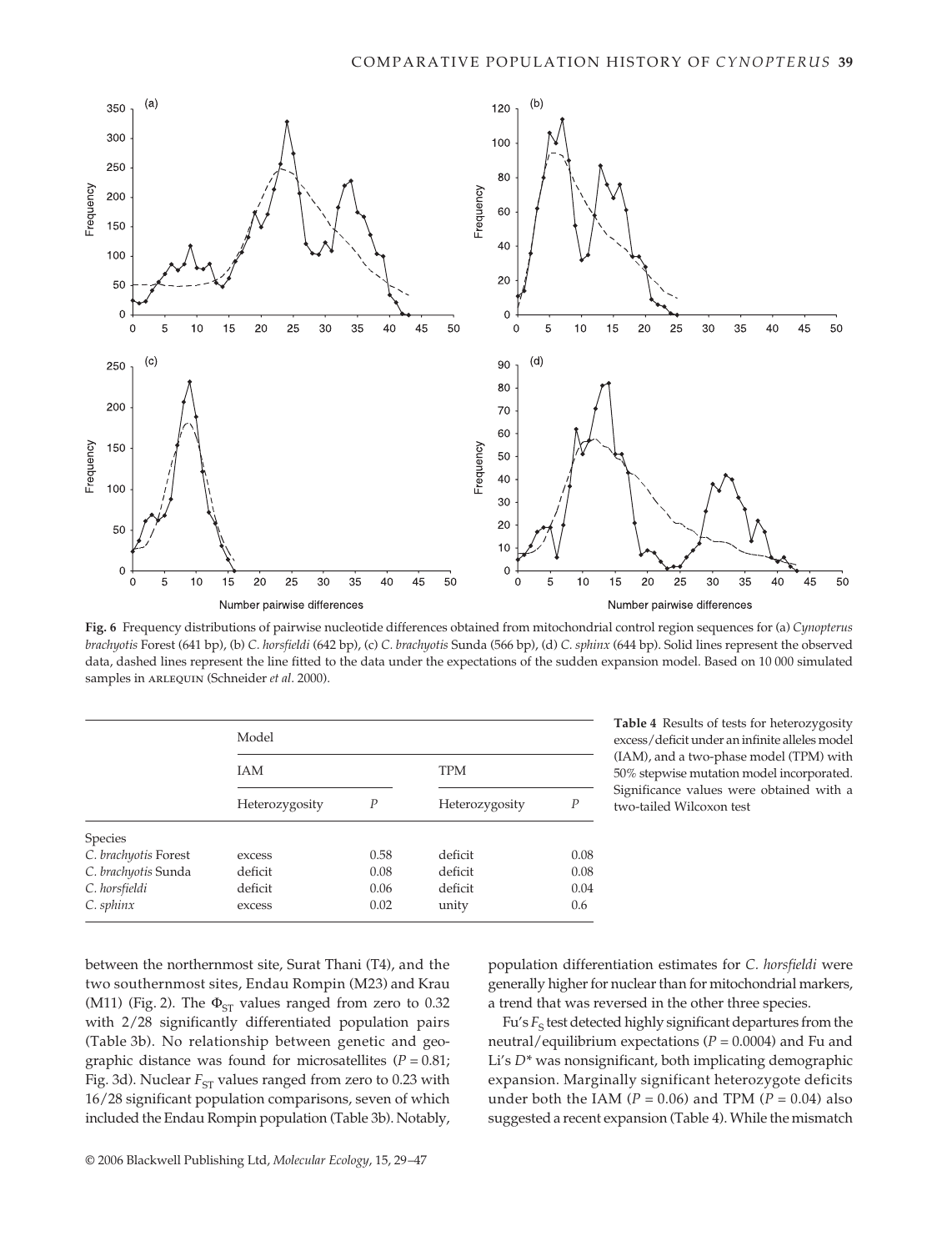distribution for *C. horsfieldi* was not unimodal, the accumulation of low-frequency mutations was characteristic of nonequilibrium population dynamics (Fig. 6b). Notably, the number of pairwise differences at the peak of the first 'wave' in the distribution was less than that in any other species, including *Cynopterus brachyotis* Sunda (Fig. 6c), suggesting more recent demographic instability in *C. horsfieldi*.

**Cynopterus brachyotis** *Sunda.* We found strong support for a demographic expansion in *C. brachyotis* Sunda. General concordance between nuclear and mtDNA allowed us to rule out a selective sweep of the mitochondrial genome as an alternative explanation for lack of phylogeographic structure and minimal differentiation among haplotypes. No structure was detected in microsatellite genotypes  $(K = 1)$ . Likewise, mitochondrial haplotypes were not geographically structured on the Bayesian tree (Fig. 3).

Population differentiation indices for *C. brachyotis* Sunda were generally lower than in any other species. Mitochondrial  $\Phi_{ST}$  values ranged from 0.004 to 0.29, with 7/45 significantly differentiated population pairs; nuclear  $F_{ST}$ values ranged from zero to 0.092 with 7/36 significant population comparisons (Table 3c). The four population pairs that were significantly differentiated in both data sets all included the northernmost locality (Si-Yad; T7), which was 410 km from the nearest locality (Chumphon; T5) by straight line distance, and substantially more following the present-day coast line. A marginally significant pattern of isolation by distance was detected in mitochondrial (*P =* 0.03; Fig. 5e) but not nuclear (*P =* 0.1; Fig. 5f) genetic structure, suggesting that sufficient time has elapsed since the inferred expansion for *C. brachyotis* Sunda populations on the peninsula to approach migration–drift equilibrium in the mitochondrial genome only. This result is consistent with expectations of approximately fourfold faster coalescence times in mitochondrial vs. nuclear DNA, given equivalent breeding sex ratios (Birky *et al*. 1989; Avise 2000).

The smooth unimodal shape of the mismatch distribution provided a good visual fit with the expectations of the sudden expansion model (Fig. 6c). Likewise, a highly significant value of Fu's  $F_S$  ( $P = 0.003$ ), a nonsignificant value of Fu and Li's *D*\* supported demographic expansion. A heterozygote deficit under both the IAM and the TPM (both,  $P = 0.08$ ) also suggested an expansion (Table 4). When we reran the BOTTLENECK test with the differentiated Si-Yad population excluded, the inferred heterozygote deficit was nonsignificant under the IAM ( $P = 0.31$ ) and significant under the TPM ( $P = 0.05$ ).

**Cynopterus sphinx.** Based on overlap in current habitat associations, we expected to find demographic concordance between *Cynopterus sphinx* and *C. brachyotis* Sunda. In fact, demographic inferences for *C. sphinx* were generally

more comparable to those for *Cynopterus brachyotis* Forest, suggesting a long history, characterized by high gene flow and without demographic fluctuations on a scale sufficient to erase prior population history.

Like*C. brachyotis* Sunda,*C.sphinx* exhibited a weak pattern of isolation by distance for mitochondrial haplotypes (*P =* 0.02; Fig. 5g), contrasted with no relationship between geographic distance and nuclear differentiation (*P =* 0.1; Fig. 5h). However, the greatest distance between *C. sphinx* sampling localities was 360 km less than for *C. brachyotis* Sunda (Fig. 2). Likewise, differentiation among sampling localities was generally much higher in *C. sphinx*:  $F_{ST}$  values ranged from zero to 0.10 with 20/28 significantly differentiated populations, and  $\Phi_{ST}$  values ranged from zero to 0.49 with 18/28 significantly differentiated population comparisons, 17 of which were concordant with the nuclear data set (Table 3d).

The shape of the mismatch distribution for *C. sphinx* was ragged and multimodal, supporting long-term demographic equilibrium (Fig. 6d). However, a highly significant value for Fu's  $F_S$  ( $P = 0.001$ ), but not Fu and Li's  $D^*$ , suggested an expansion, while a significant heterozygote excess in microsatellite alleles under the IAM only  $(P = 0.02;$  Table 4), suggested a historical contraction.

No structure was identified in the Bayesian clustering analysis (*K* = 1). While no strong geographic structure was inferred from the phylogenetic analysis, the well-supported (posterior probability = 0.99; Fig. 3) basal placement in the *C. sphinx* clade of haplotypes from the northern end of the sampling transect suggested a pattern of north–south colonization of the peninsula.

#### **Discussion**

Concordance between mitochondrial and nuclear markers strongly supports the recognition of *Cynopterus sphinx, Cynopterus horsfieldi, Cynopterus brachyotis* Sunda and *Cynopterus brachyotis* Forest as four distinct species. Likewise, overall agreement between genetic data and species assignments based on morphology and habitat associations indicates that genetic differentiation corresponds to biologically meaningful differences in ecology and habitat use. We found no indication of mitochondrial introgression and evidence for nuclear introgression was minimal and not restricted to any species pair. Rare introgression of nuclear but not mtDNA among all four species seems biologically improbable. Although homoplasy and/or introgression cannot be ruled out as an explanation for the relatively high proportion of alleles that were observed in all taxa, this pattern is also consistent with incomplete lineage sorting in the nuclear genomes of closely related species.

While the deep level of mitochondrial structure in *C. brachyotis* Forest contrasted with shallow divergence in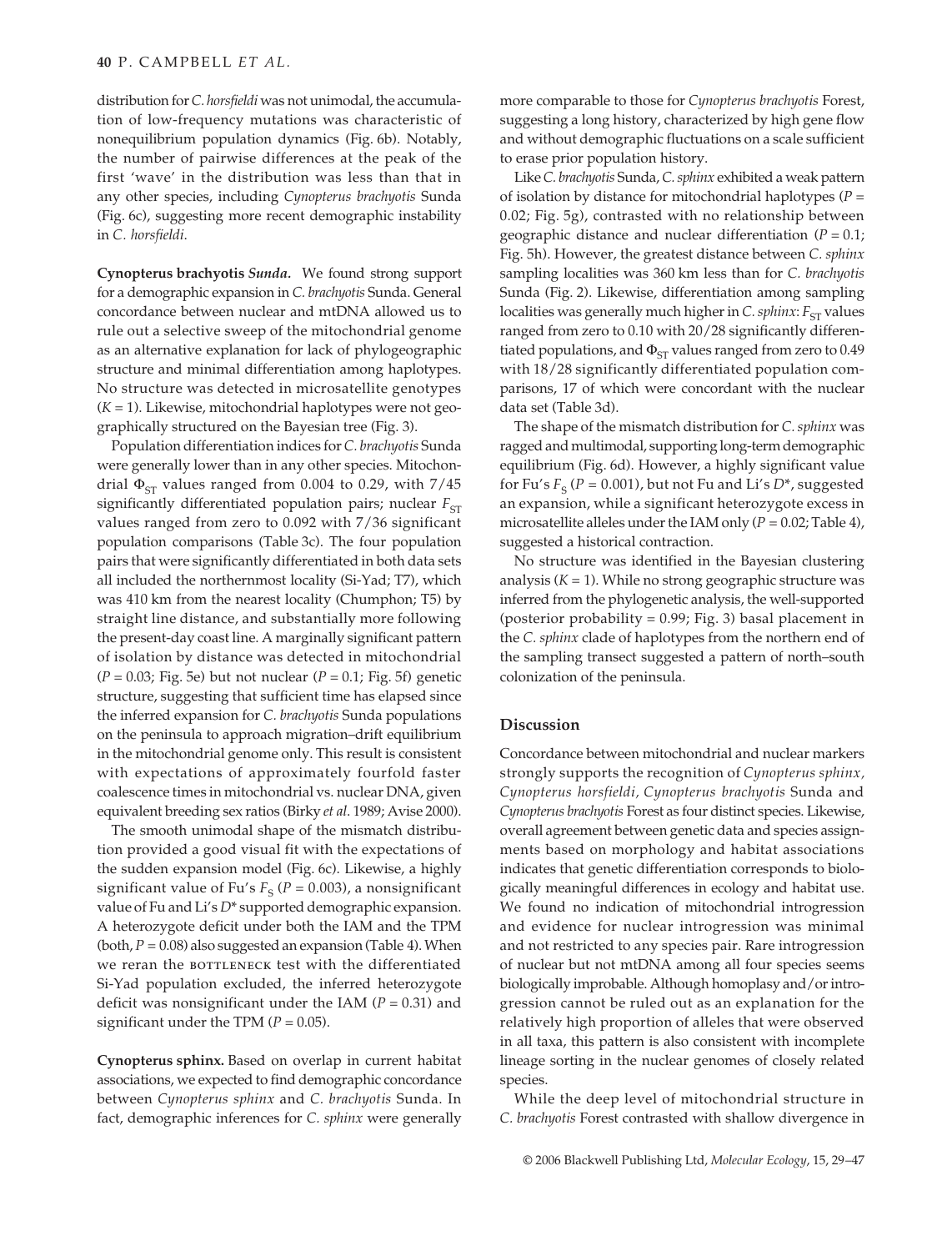*C. horsfieldi*, from a phylogenetic perspective, the *C. horsfieldi* clade is one of seven well-supported subclades within *C. brachyotis* Forest (Fig. 3). Given this observation, it is logical to ask whether other divergent mitochondrial lineages within *C. brachyotis* Forest may correspond to additional unrecognized diversity in a taxonomically cryptic genus. However, we have no evidence for consistent patterns of ecological or morphological differentiation within *C. brachyotis* Forest. Likewise, both the absence of spatial cohesion within haplotype subclades and the lack of concordance between haplotype and nuclear genotype groups make it unlikely that intraspecific genetic differentiation reflects biologically meaningful differences within populations. A more reasonable explanation is that high divergence among haplotypes within localities reflects the stochastic process of lineage extinction in a species with a long demographic history.

Given that multiple criteria support the species designations used in this study, we asked whether historical environmental change had a differential or overriding impact on the geographic and demographic structure of the four species, and whether interspecific differences in population structure correspond to differences in ecology. Contrary to our expectations based on contemporary habitat associations, we did not find concordance between the ecologically paired species. While demographic analyses suggested a unique population history for each species, there were greater interspecific similarities between than within forest and open-habitat types. Genetic structuring in *C. brachyotis* Forest and *C. sphinx* was characterized by equilibrium population dynamics and evidence for longterm demographic stability. Evolutionarily recent but noncoincident demographic fluctuations were inferred for both *C. brachyotis* Sunda and *C. horsfieldi*. These results suggest that multiple factors, including historical and contemporary environmental change and interspecific interactions may have played differential roles in shaping the recent evolutionary history of *Cynopterus* in Southeast Asia.

# *Impact of historical environmental change on species distributions and demography*

In keeping with expectations for a species characterized by long-term association with a historically unfragmented habitat type, the genetic structure of *C. brachyotis* Forest implicates a long and relatively stable demographic history. Lack of evidence for demographic expansion suggests that this species' occurrence on the island of Borneo is a consequence of dispersal at sea-level minima, rather than widespread occupation of the exposed area. During periods of lowered sea levels, the Malay peninsula, Borneo, and Java were connected by several major river systems that are likely to have supported gallery forests, providing dispersal

routes for forest taxa (Vorris 2000). Pleistocene gene flow between Borneo and peninsular Malaysia is supported by the fact that Bornean and peninsular Malaysian *C. brachyotis* Forest mitochondrial lineages have not achieved reciprocal monophyly (Campbell *et al*. 2004).

In contrast, phylogeographic analysis of three rainforest rodent species, with distributions similar to *C. brachyotis* Forest, identified well-defined haplotype clades from Sumatra,Java, Borneo, and peninsular Malaysia, suggesting that Pleistocene land connections did not facilitate gene flow among island and mainland populations (Gorog *et al*. 2004). While the high dispersal potential of bats relative to rodents seems sufficient to account for these contrasting results (e.g. Ditchfield 2000; but see Heaney *et al*. 2005), greater ecological flexibility in *C. brachyotis* Forest may provide an additional explanation. Present-day populations of this species use a range of forest types, from evergreen rainforest to seasonal monsoon forest, suggesting that this bat may have been ecologically well-suited to dispersal along corridors provided by Pleistocene riverine gallery forests.

Despite high overlap with *C. brachyotis* Forest in current habitat associations and geographic distribution, results for *C. horsfieldi* suggest a contrastingly unstable demographic history characterized by a period of low effective population size, and an evolutionarily recent demographic expansion. Determining what, if any, environmental factors promoted the expansion is largely a matter for conjecture. Given that recent shared ancestry with a forest-restricted species suggests a forest origin for *C. horsfieldi*, the genetic signature of expansion may reflect a Pleistocene shift into novel open habitat*.* However, the low abundance of *C. horsfieldi* in present-day open habitats suggests that ecological expansion out of the forest may be a more recent response to anthropogenic deforestation, whose genetic signature will not have had time to accumulate. It is possible then that the inferred expansion in *C. horsfieldi* was promoted by initial divergence from *C. brachyotis* Forest. A potential relationship between speciation and demographic and geographic expansion is outlined in more detail below.

The only inference of fragmentation in the peninsular distribution of *C. horsfieldi* comes from highly significant nuclear differentiation between Endau Rompin and all other populations, independent of geographic distance. While we have no alternative explanation for this result, a historical or recent disjunction in the distribution of forest is not well supported since corresponding differentiation is not observed in the mitochondrial data for this species, or in either the mitochondrial or nuclear data set for codistributed *C. brachyotis* Forest populations.

Patterns of differentiation in both mitochondrial and nuclear DNA support a previously proposed expansion in *C. brachyotis* Sunda (Campbell*et al*. 2004). The strength of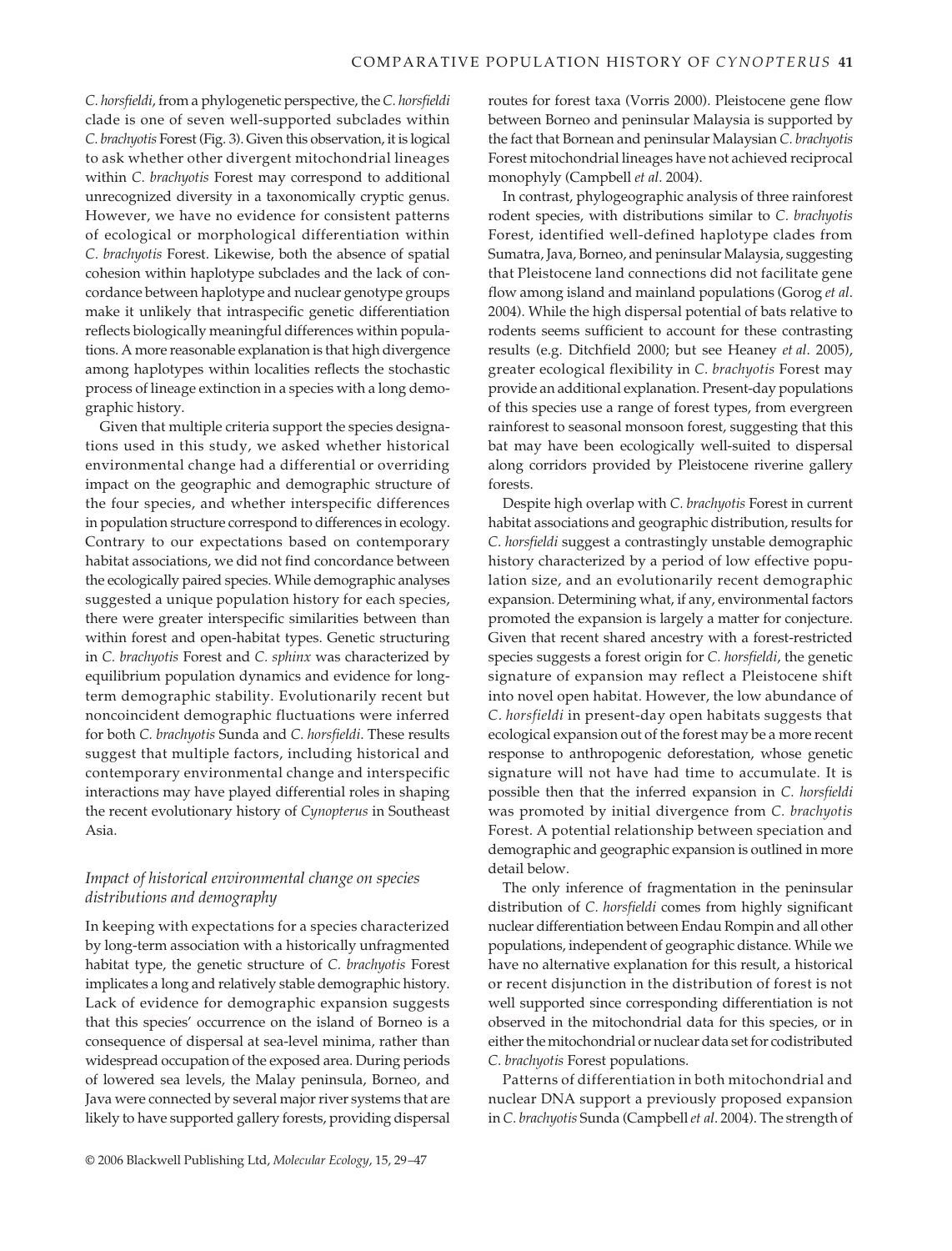the genetic signature of expansion, combined with occurrence of undifferentiated populations across more than 18 of latitude throughout the Sunda region (Campbell*et al*. 2004) suggests that the periodic exposure of the Sunda shelf not only facilitated dispersal, but greatly increased the contiguous range of this bat. Whether the expansion was coincident with a shift from forest into open habitat or whether *C. brachyotis* Sunda originated in open habitat is impossible to determine since major demographic expansion effectively erases prior population history and a large part of the species' presumptive Pleistocene range is covered today by the South China Sea. In either case, *C. brachyotis* Sunda populations that were successful in colonizing the Sunda shelf are likely to have experienced an ecological release in response to decreased competition in a novel environment. Allozyme-based population genetic analyses of the ecologically similar Philippine *C. brachyotis* lineage found comparable evidence for high levels of gene flow both within island groups that formed single land masses during the Pleistocene, and between neighbouring Pleistocene islands (Peterson & Heaney 1993; Heaney *et al*. 2005).

Based on the current predominance of *C. sphinx* in open habitat, we expected to find evidence for a significant demographic expansion concordant with that inferred for *C. brachyotis* Sunda. Instead, the genetic structure of this species suggests a large historical effective population size and demographic perturbations whose magnitude was not sufficient to eliminate evidence of a long demographic history. One feasible explanation for this species' apparent lack of response to historical increase in open habitat is that the Pleistocene range of *C. sphinx* did not extend across the Sunda shelf. The presumed occurrence of *C. sphinx* on Borneo (Payne *et al*. 1985; Corbet & Hill 1992) is called into question by studies, which have recorded only *C. brachyotis* Forest, *C. brachyotis* Sunda and *C. horsfieldi* from that island (Francis 1990, 1994; Campbell *et al*. 2004; Hall *et al*. 2004).

Interestingly, *C. sphinx* and *C. brachyotis* Sunda exhibit similarly weak isolation-by-distance effects for mitochondrial but not nuclear DNA, suggesting that both species are approaching, but have yet to reach, demographic equilibrium. However, differences in both the inferred demographic histories and geographic distributions of the two species suggest that the similarity may be an artefact of the spatial scale of sampling. While the area sampled in this study covers a substantial portion of the mainland distribution of *C. brachyotis* Sunda, for *C. sphinx*, the Malay peninsula lies at the eastern periphery of an uninterrupted range that extends northwest through Myanmar and Bangladesh and south through the Indian subcontinent (Corbet & Hill 1992; Bates & Harrison 1997). Minimal, but significant, differentiation between *C. sphinx* haplotypes from southwestern India and the Sunda region indicates a lack of historical disjunctions in this distribution (Campbell *et al*. 2004). A latitudinal study of *C.sphinx* on the Indian subcontinent conducted at a geographic scale similar to that of the present study found evidence of high gene flow and equilibrium population dynamics (Storz 2002). It is likely then, that systematic sampling across the full range of the species would reveal a much stronger pattern of isolation by distance for both mitochondrial and nuclear DNA than that inferred in the present study.

Although palaeoclimatic data suggest two major cycles of forest contraction and open habitat expansion on the Indian subcontinent during the late Quaternary (Sukumar *et al*. 1995; Ravindranath & Sukumar 1998), a coalescentbased Bayesian analysis of a large sample of *C. sphinx* genotypes from one of the eight localities included in the Indian latitudinal study (Storz 2002), found evidence for a significant demographic contraction (Storz & Beaumont 2002). This result is surprising, given that Indian *C. sphinx* are strongly associated with open habitat (Bates & Harrison 1997; Storz *et al*. 2001). Confirmation that this local contraction reflects a larger geographic pattern of recent demographic reduction in Indian *C. sphinx* populations awaits broader sampling.

# *Impact of contemporary environmental change on gene flow and distribution*

As global temperatures stabilized following the last glacial maximum and major land connections across the Sunda shelf were submerged, rainforest returned as the dominant habitat type in the Sunda region (Adams & Faure 1997). At the beginning of the 20th century an estimated 90% of peninsular Malaysia was covered by evergreen rainforest (Mittermeier & Mittermeier 1997). Inferences from palaeoclimatic data suggest that present-day rainforest cover on the Malay Peninsula is at a minimum since the geological origin of the region (Heaney 1991). Twentieth-century timber harvest and land conversion have reduced forest cover in peninsular Malaysia to approximately 45% of the total land area (Malaysian Timber Council; www.mtc.com.my/ publication/library/F-Sheets), an estimate that includes fragmentary secondary forest and monocrop plantations.

In the course of extensive field surveys in peninsular Malaysia, *C. brachyotis* Forest was never captured > 2 km from the nearest forest edge (P. Campbell, unpublished), suggesting that current gene flow across wide areas of anthropogenic habitat is unlikely. However, we found no evidence for a contemporary reduction in gene flow among recently disjunct populations. The simplest explanation for this result is that insufficient time has elapsed for the fixation of new mutations via genetic drift. The time required for population fragmentation or reduction to manifest in genetic differentiation is greatly dependent on prior effective population size and demographic history (Berry & Gleeson 2005). For example, the mitochondrial genome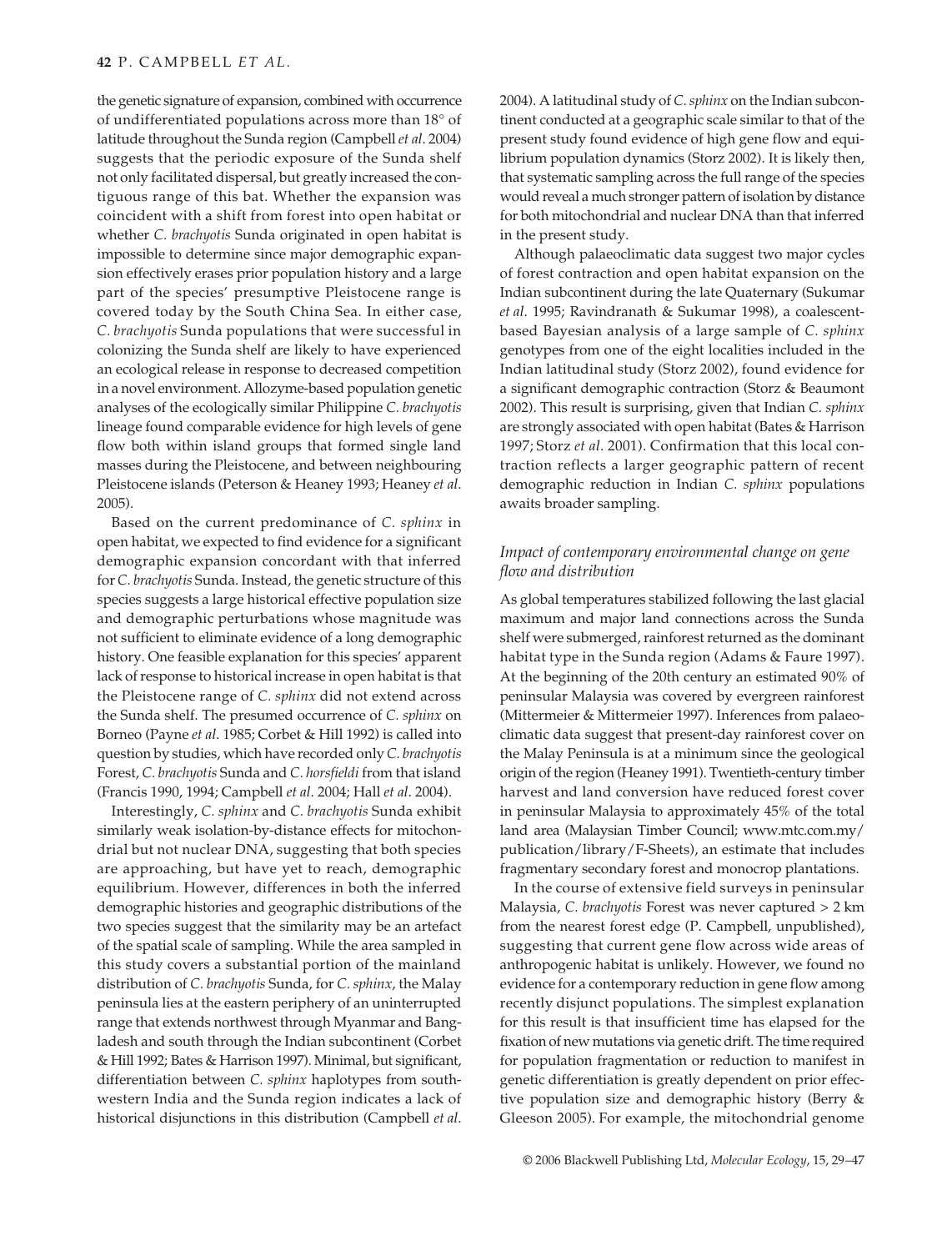of a species, whose decline over the past 1000 years is well documented, retained the signature of a Pleistocene expansion (Lavery *et al*. 1996). In the case of *C. brachyotis* Forest, extremely high allelic diversity, indicative of large and historically stable effective population sizes across an unfragmented range, may further increase the lag time between cessation of gene flow and population differentiation.

The lack of differentiation among *C. brachyotis* Sunda mainland and Bornean and Javan populations (Campbell *et al*. 2004), and evidence for approach to equilibrium in mitochondrial lineages, indicates that the expansion inferred for this species pre-dates 20th century deforestation. However, the abundance of this bat in highly disturbed habitat (Tan *et al*. 1997) does suggest that lack of observed geographic structure over > 1000 km may be maintained by presently high levels of gene flow among mainland and peninsular populations.

It is not clear whether recent deforestation has had a similar or opposite effect on gene flow in *C. sphinx*. The apparent absence of this species from the southern half of the Malay peninsula, despite current abundance of seemingly suitable habitat, might be interpreted either as a recent extirpation or a recent range expansion from the north. Both scenarios could have been effected by anthropogenic habitat modification. However, the preference of *C. sphinx* for relatively open, anthropogenic landscapes throughout the rest of its distribution renders the possibility of a recent extirpation in the context of accelerating deforestation on the Malay peninsula highly unlikely. Likewise, the distribution of northern mitochondrial haplotypes throughout the *C. sphinx* clade, combined with the basal position of an exclusively northern subclade, suggests that colonization of the Malay peninsula by this species is not an ecologically recent event.

#### *Speciation, competition and other ecological interactions*

While the histories of genes and the species carrying them are not necessarily coincident (Pamilo & Nei 1988; Nichols 2001), both mitochondrial phylogeny and observed patterns of nuclear allele sharing strongly suggest that divergence of *C. horsfieldi* from *C. brachyotis* Forest has taken place on an evolutionarily brief timescale. A post-speciation range expansion in *C. horsfieldi* is supported geographically by the high overlap between the current ranges of the two species, and genetically by concordant nuclear and mitochondrial evidence of a short and unstable demographic history. Mayr (1942, 1963) and others (Wilson 1961; Ricklefs & Cox 1972) proposed a relationship between species age and geographic range size, whereby 'young' species undergo post-speciation dispersal and attain maximum range size early in their life cycle. While it is evident that numerous extrinsic and intrinsic factors can delay or interrupt early range expansion (Lawton 1993; Kirkpatrick & Barton 1997), comparative studies of fossil (Jablonski 1987; Vrba & DeGusta 2004) and extant taxa (Webb & Gaston 2000) have provided some support for a positive relationship between geographic range size and age of young species.

Although an early range expansion is sufficient to explain low allelic and haplotypic diversity in *C. horsfieldi* relative to *C. brachyotis* Forest, the low proportion of private alleles in *C. horsfieldi* relative to *C. brachyotis* Forest suggests that the signature of recent speciation may be retained in the nuclear genome of *C. horsfieldi*. Consideration of speciation as a genetic bottleneck has been mainly associated with various formulations of Mayr's controversial foundereffect model (Mayr 1954; Templeton 1980; Carson 1982), whereby reduced diversity in a small geographic isolate in itself promotes the evolution of reproductive isolation from the source population. Here, we do not attempt to reconstruct the geographic context, or the mechanism responsible for the evolution of reproductive barriers between *C. brachyotis* Forest and *C. horsfieldi*. We simply suggest that the demographic history of *C. horsfieldi* is sufficiently brief that the genetic consequences of speciation may be retained, whereby initially low genetic diversity due to small effective population size in a restricted geographic range is maintained by rapid geographic expansion and demographic growth.

Finally, it is probable that ecological factors other than habitat associations have impacted the demographic histories of *Cynopterus* fruit bats on the Malay peninsula. For example, the potential for competition among the four species may have played a role in shaping local and regional distributions, and by extension genetic structure. Rapid morphological divergence between *C. brachyotis* Forest and *C. horsfieldi* suggests selection to reduce niche overlap. The evolution of large body size in *C. horsfieldi* may have facilitated coexistence with *C. brachyotis* Forest and permitted expansion throughout the range of the smaller species. Likewise, the absence of *C. brachyotis* Forest from open habitat and of *C. sphinx* from the southern part of the peninsula may be due in part to their inability to compete with *C. brachyotis* Sunda, which is intermediate in size to the other two species and tolerant of high levels of human disturbance.

#### **Conclusions**

The relationship between ecology and biogeographic history in Southeast Asian *Cynopterus* is not a simple one. If a pattern can be inferred, it is one of geographically and historically uninterrupted gene flow in all four species, with major interspecific differences in the geographic scale of genetic structure and the time period for which population history can be recovered. Most notably, despite similarly high dispersal capabilities and shared geographic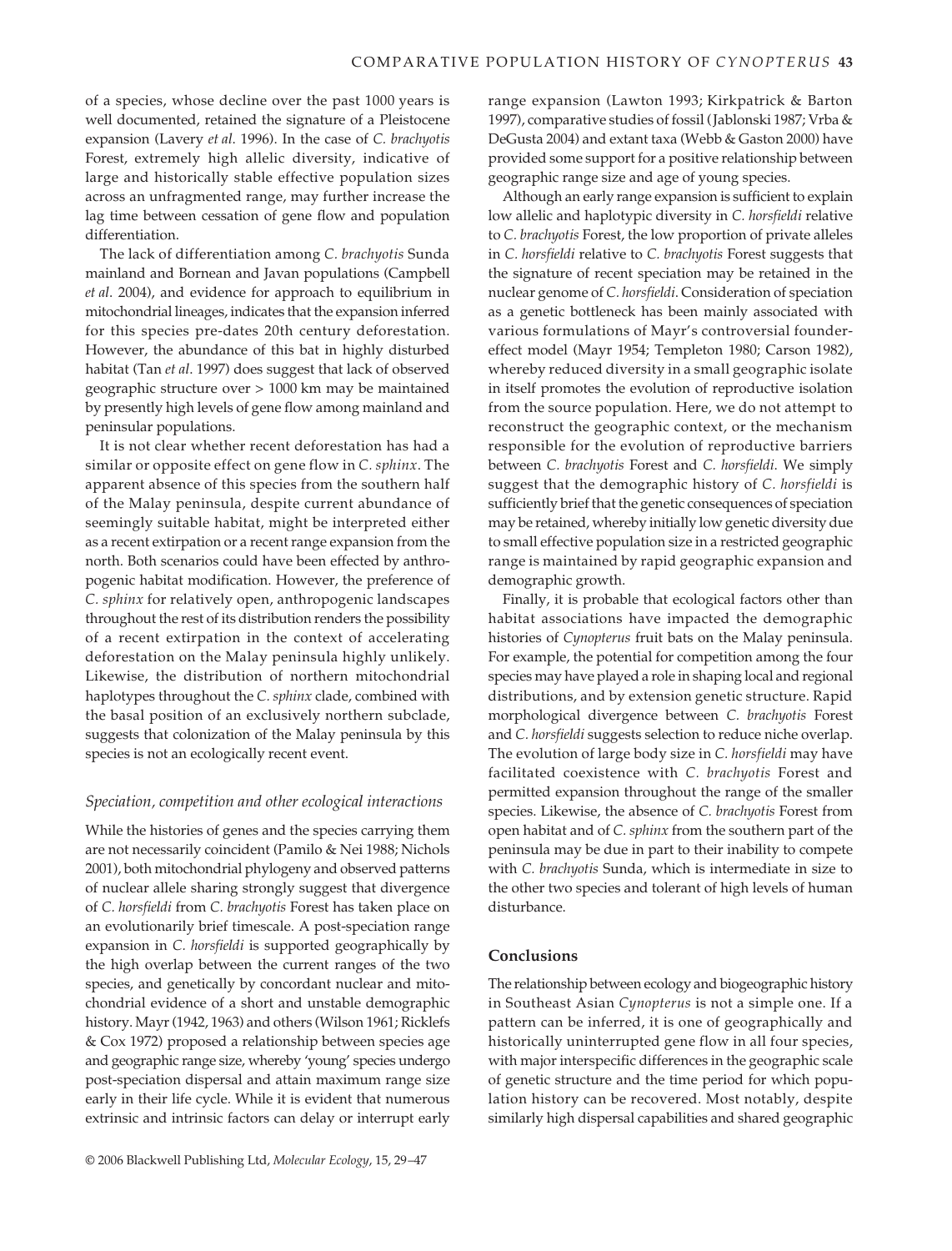distributions in a region characterized by major environmental change, genetic structure is not concordant across species. Rather, population history is species-specific and, in the case of *Cynopterus brachyotis* Sunda and Forest, readily interpretable in the light of present-day habitat associations. The results of this study highlight the value of comparative analysis of closely related codistributed species, and the importance of considering multiple aspects of species ecology when developing and testing phylogeographic and demographic hypotheses for tropical taxa.

While the phylogeographic effects of Pleistocene sea level changes have been extensively studied in Philippine bats and rodents (Peterson & Heaney 1993; Steppan *et al*. 2003; Heaney *et al*. 2005; Roberts 2005), and bats in the Nusa Tenggara region of the Indonesian archipelago (Hisheh *et al*. 1998; Schmitt *et al*. 1995; Maharadatunkamsi *et al*. 2000, 2003), surprisingly few phylogeographic studies have included taxa from the Malay Peninsula and mainland Southeast Asia (Ruedi & Fumagalli 1996; Gorog *et al*. 2004). Given a proposed Southeast Asian–Melanesian origin for pteropodid bats (Giannini & Simmons 2003) future studies of Old World fruit bats from these areas will be of great biogeographic and evolutionary interest.

## **Acknowledgements**

This manuscript was significantly improved by the comments of two anonymous reviewers. We thank S. Bumrungsri, L. B. Lim and the Malaysian Department of Parks and Wildlife for generously providing tissue samples, and Michael Sorenson for helpful comments on an earlier version of the manuscript. P.C. gratefully acknowledges Giorgio Della Terza, Ann George, Susan Murray, Noah Reid and Jessica Tucker for field assistance, Caitlin Bonney for laboratory assistance, Kristopher Helgen for insightful discussion on the taxonomy and geographic distribution of *Cynopterus*, Christine Fletcher for locating Malaysian forest cover statistics, and the Malaysian Economic Planning Unit and the Singapore National Parks Board for granting permission to conduct research in these countries. The research was supported by grants from the Lubee Bat Conservancy to T.H.K., from the National Geographic Society and the Disney Wildlife Conservation Fund to T.H.K. and P.C., and from the American Society of Mammalogists and Sigma Xi to P.C. This paper is contribution no. 126 of the Lubee Bat Conservancy, Inc.

# **Supplementary material**

The supplementary material is available from http://www.blackwellpublishing.com/products/journals/ suppmat/MEC/MEC2769/MEC2769sm.htm

**Table S1** Expected  $(H_E)$  and observed  $(H_O)$  heterozygosities, and departures from Hardy-Weinberg proportions  $(F_{1S})$  for six microsatellite loci in four species of *Cynopterus* from Singapore, peninsular Malaysia and southern Thailand.

## **References**

- Abdullah MT (2003) *Biogeography and variation of* Cynopterus brachyotis *in Southeast Asia*. PhD Thesis, University of Queensland, St Lucia, Australia.
- Adams JM, Faure H (1997) Preliminary vegetation maps of the world since the last glacial maximum: an aid to archaeological understanding. *Journal of Archaeological Science*, **24**, 623– 647.
- Arbogast BS, Kenagy GJ (2001) Comparative phylogeography as an integrative approach to historical biogeography. *Journal of Biogeography*, **28**, 819–825.
- Avise JC (2000) *Phylogeography: The History and Formation of Species*. Harvard University Press, Cambridge, Massachusetts.
- Bates PJJ, Harrison DL (1997) *Bats of the Indian Subcontinent*. Harrison Zoological Museum, Sevenoaks, UK.
- Bermingham E, Moritz C (1998) Comparative phylogeography: concepts and applications. *Molecular Ecology*, **7**, 367–369.
- Berry O, Gleeson DM (2005) Distinguishing historical fragmentation from a recent population decline — shrinking or pre-shrunk skink from New Zealand? *Biological Conservation*, **123**, 197– 210.
- Birky CW Jr, Fuerst P, Maruyama (1989) Organelle gene diversity under migration, mutation and drift: equilibrium expectations, approach to equilibrium, effects of heteroplasmic cells, and comparison to nuclear genes. *Genetics*, **121**, 613–627.
- Brouat C, Sennedot F, Audiot P, Leblois R, Rasplus J-Y (2003) Finescale genetic structure of two carabid species with contrasted levels of habitat specialization. *Molecular Ecology*, **12**, 1731– 1745.
- Campbell P, Schneider CJ, Adnan AM, Zubaid A, Kunz TH (2004) Phylogeny and phylogeography of Old World fruit bats in the *Cynopterus brachyotis* complex. *Molecular Phylogenetics and Evolution*, **33**, 764–781.
- Carson HL (1982) Speciation as a major reorganization of polygenic balances. In: *Mechanisms of Speciation* (ed. Barigozzi C), pp. 411–433. Alan R Liss, New York.
- Corbet GB, Hill JE (1992) *The Mammals of the Indomalayan Region: A Systematic Review*. British Museum Publications, Oxford University Press, Oxford, UK.
- Cornuet JM, Luikart G (1996) Description and power analysis of two tests for detecting recent population bottlenecks from allele frequency data. *Genetics*, **144**, 2001–2014.
- Ditchfield AD (2000) The comparative phylogeography of Neotropical mammals: patterns of intraspecific mitochondrial DNA among bats contrasted to nonvolant small mammals. *Molecular Ecology*, **9**, 1307–1318.
- Don RH, Cox PT, Wainwright BJ, Baker K, Mattick JS (1991) 'Touchdown' PCR to circumvent spurious priming during gene amplification. *Nucleic Acids Research*, **19**, 4008.
- Evans B, Supriatna J, Andayani N, Setiadi M, Cannatella D, Melnick D (2003) Monkeys and toads define areas of endemism on the island of Sulawesi. *Evolution*, **57**, 1436–1443.
- Fletcher CD (2001) *Role of fruit bats as seed dispersers of Malaysian rainforest trees*. MS Thesis, Universiti Kebangsaan Malaysia, Bangi, Malaysia.
- Francis CF (1990) Trophic structure of bat communities in the understorey of lowland dipterocarp rain forest in Malaysia. *Journal of Tropical Ecology*, **6**, 421–431.
- Francis CF (1994) Vertical stratification of fruit bats (Pteropodidae)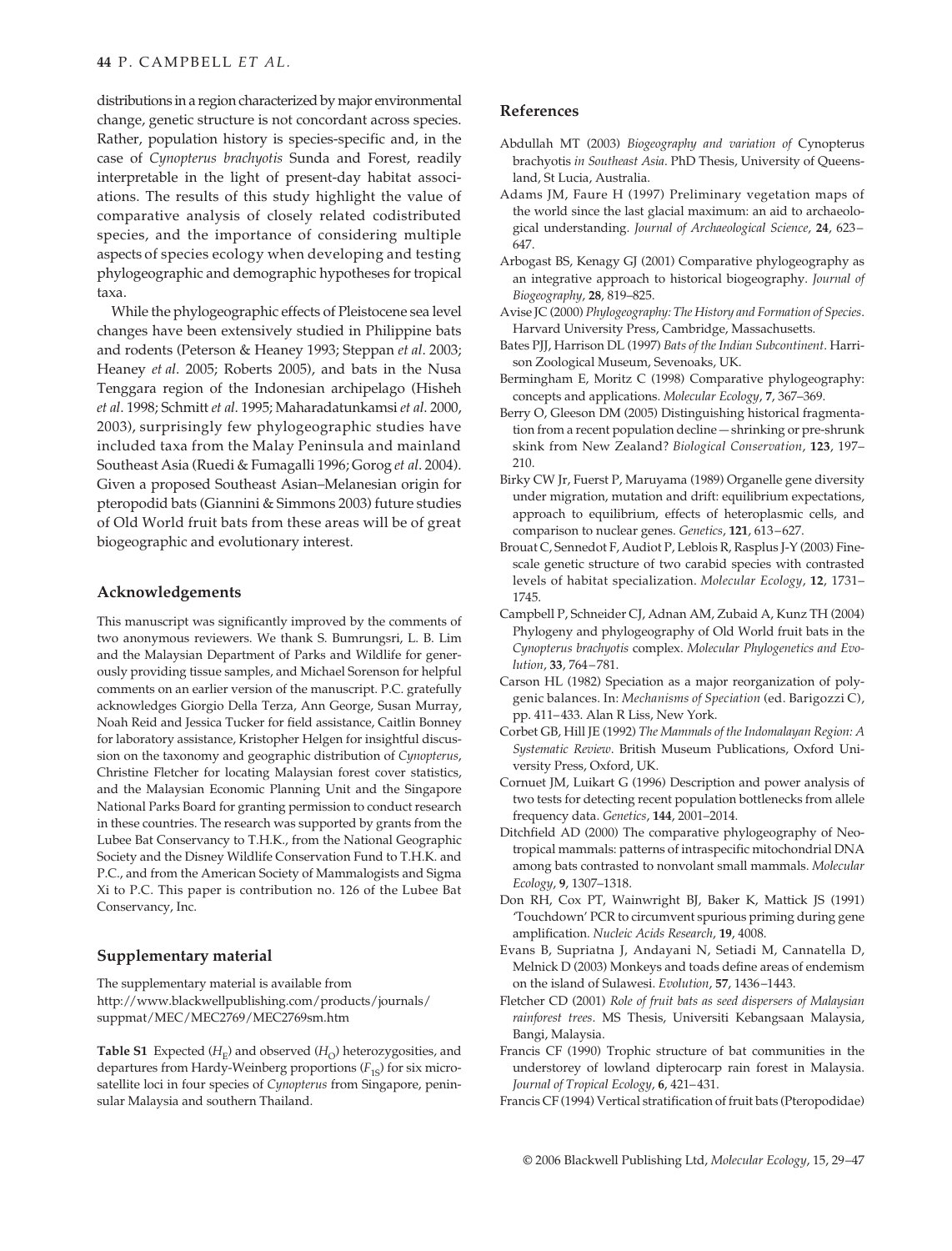in lowland dipterocarprainforest in Malaysia. *Journal of Tropical Ecology*, **10**, 523–530.

- Fu Y-X (1996) New statistical tests of neutrality for DNA samples from a population. *Genetics*, **143**, 557–550.
- Fu Y-X (1997) Statistical tests of neutrality against population growth, hitchhiking and background selection. *Genetics*, **147**, 915–925.
- Fu Y-X, Li WH (1993) Statistical tests of neutrality of mutations. *Genetics*, **133**, 693–709.
- Giannini NP, Simmons NB (2003) A phylogeny of megachiropteran bats (Mammalia: Chiroptera: Pteropodidae) based on direct optimization analysis of one nuclear and four mitochondrial genes. *Cladistics*, **19**, 496–511.
- Gorog AJ, Sinaga MH, Engstrom MD (2004) Vicariance or dispersal? Historical biogeography of three Sunda shelf rodents (*Maxomys surifer, Leopoldamys sabanus* and *Maxomys whiteheadi*). *Biological Journal of the Linnean Society*, **81**, 91–109.
- Goudet J (1995) FSTAT version 1.2: a computer program to calculate *F*-statistics. *Journal of Heredity*, **86**, 485–486.
- Haffer J (1987) Quaternary history of tropical America. In: *Biogeography and Quaternary History in Tropical America* (eds Whitmore TC, Prance GT), pp. 1–18. Clarendon Press, Oxford, UK.
- Heaney LR (1991) A synopsis of climatic and vegetational change in Southeast Asia. *Climatic Change*, **19**, 53–61.
- Heaney LR, Walsh JS, Peterson AT (2005) The roles of geological history and colonization ability in genetic differentiation between mammalian populations in the Philippine archipelago. *Journal of Biogeography*, **32**, 229–247.
- Hedrick PW (1999) Hypervariable loci and their interpretation in evolution and conservation. *Evolution*, **53**, 313–318.
- Hisheh S, Westerman M, Schmitt L (1998) Biogeography of the Indonesian archipelago: mitochondrial DNA variation in the fruit bat, *Eonycteris spelaea*. *Biological Journal of the Linnean Society*, **65**, 329–345.
- Hodgkison R, Balding ST, Zubaid A, Kunz TH (2004) Habitat structure, wing morphology and the vertical stratification of Malaysian fruit bats (Megachiroptera: Pteropodidae). *Journal of Tropical Ecology*, **20**, 667–673.
- Hope G, Kershaw AP, van der Kaars S *et al.* (2004) History of vegetation and habitat change in the Austral–Asian region. *Quaternary International*, **118**, 103–126.
- Huelsenbeck JP, Ronquist F (2001) MRBAYES: Bayesian inference of phylogenetic trees. *Bioinformatics*, **17**, 754–755.
- Jablonski D (1987) Heritability at the species level: analysis of geographic ranges in Cretaceous mollusks. *Science*, **238**, 360– 363.
- Jones KE, Purvis A, MacLarnon A, Bininda-Emonds ORP, Simmons NB (2002) A phylogenetic supertree of the bats (Mammalia: Chiroptera). *Biological Reviews*, **77**, 223–259.
- Joseph L, Moritz C (1993) Phylogeny and historical aspects of the ecology of eastern Australian scrubwrens *Sericornis* spp., evidence from mitochondrial DNA. *Molecular Ecology*, **2**, 161– 170.
- Joseph L, Moritz C, Hugall A (1995) Molecular support for vicariance as a source of diversity in rainforest. *Proceedings of the Royal Society of London*. *Series B, Biological Sciences*, **260**, 177– 182.
- Kershaw AP (1994) Pleistocene vegetation of the humid tropics of northeastern Queensland, Australia. *Palaeogeography, Palaeoclimatology, Palaeoecology*, **109**, 399–412.
- Kirkpatrick M, Barton NH (1997) Evolution of a species' range. *American Naturalist*, **150**, 1–23.
- Lavery S, Moritz C, Fielder DR (1996) Genetic patterns suggest exponential population growth in a declining species. *Molecular Biology and Evolution*, **13**, 1106–1113.
- Lawton JH (1993) Range, population abundance and conservation. *Trends in Ecology & Evolution*, **8**, 409–413.
- Maharadatunkamsi, Hisheh S, Kitchener DJ, Schmitt LH (2000) Genetic and morphometric diversity in Wallacea: geographical patterning in the horse shoe bat, *Rhinolophus affinis*. *Journal of Biogeography*, **27**, 193–201.
- Maharadatunkamsi, Hisheh S, Kitchener DJ, Schmitt LH (2003) Relationships between morphology, genetics and geography in the cave fruit bat *Eonycterisspelaea* (Dobson, 1871) from Indonesia. *Biological Journal of the Linnean Society*, **79**, 511–522.
- Maley J (1996) The African rain forest main characteristics of changes in vegetation and climate from the Upper Cretaceous to the Quaternary. *Proceedings of the Royal Society of Edinburgh*, **104B**, 31–73.
- Maruyama T, Fuerst PA (1984) Population bottlenecks and non equilibrium models in population genetics. II. Allele number when populations evolve from zero variability. *Genetics*, **111**, 675–689.
- Maruyama T, Fuerst PA (1985) Population bottlenecks and non equilibrium models in population genetics. II. Number of alleles in a small population that was formed by a recent bottleneck. *Genetics*, **111**, 675–689.
- Matocq MD, Patton JL, da Silva MNF (2000) Population genetic structure of two ecologically distinct Amazonian spiny rats: separating history and current ecology. *Evolution*, **54**, 1423– 1432.
- Mayr E (1942) *Systematics and the Origin of Species*. Columbia University Press, New York.
- Mayr E (1954) Change of genetic environment and evolution. In: *Evolution as a Process* (eds Huxley J, Hardy AC, Ford EB), pp. 157–180. Allen & Unwin, London, UK.
- Mayr E (1963) *Animal Species and Evolution*. Harvard University Press, Cambridge, Massachusetts.
- Mittermeier RA, Mittermeier CG (1997) Malaysia. In: *Megadiversity* (eds Mittermeier RA, Gil PR, Mittermeier CG), pp. 425–446. Cemex, Mexico.
- Morley RJ (2000) *Origin and Evolution of Tropical Rain Forests*. John Wiley & Sons, Ltd. Chichester, UK.
- Morley RJ, Flenley JR (1987) Late Cainozoic vegetational and environmental changes in the Malay archipelago. In: *Biogeographical Evolution of the Malay Archipelago* (ed. Whitmore TC), pp. 50–59. Clarendon Press, Oxford, UK.
- Nei M, Maruyama T, Chakraborty R (1975) The bottleneck effect and genetic variability in populations. *Evolution*, **29**, 1– 10.
- Nichols R (2001) Gene trees and species trees are not the same. *Trends in Ecology & Evolution*, **16**, 358–364.
- Pamilo P, Nei M (1988) Relationships between gene trees and species trees. *Molecular Biology and Evolution*, **5**, 568–583.
- Patton JL, Da Silva MNF, Malcolm JR (1996) Hierarchical genetic structure and gene flow in three sympatric species of Amazonian rodents. *Molecular Ecology*, **5**, 229–238.
- Patton JL, Da Silva MNF, Malcolm JR (2000) Mammals of the Rio Jurua and the evolutionary and ecological diversification of Amazonia. *Bulletin of the American Museum of Natural History*, **244**, 13–306.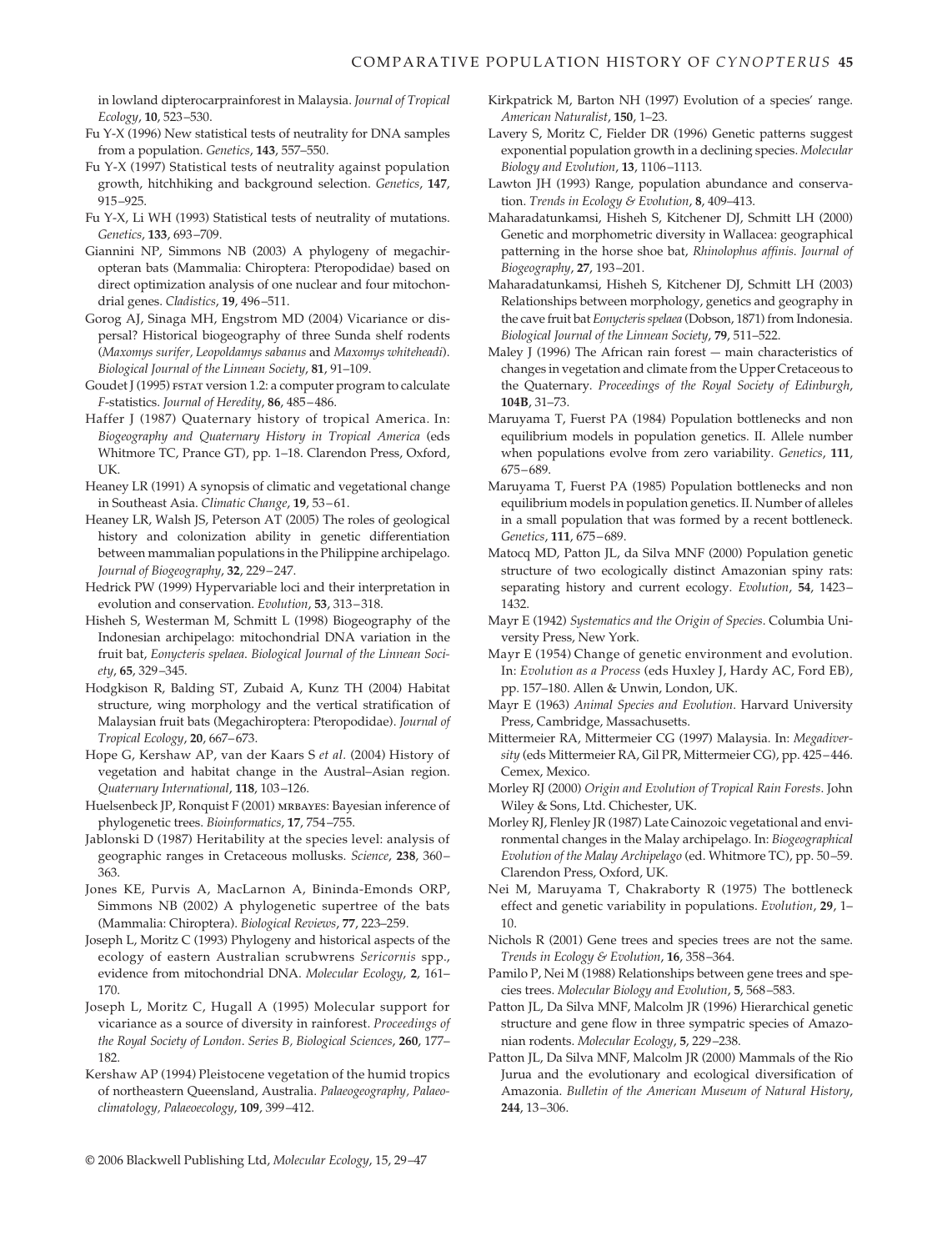#### **46** P. CAMPBELL *ET AL.*

- Payne J, Francis CM, Phillipps K (1985) *A Field Guide to the Mammals of Borneo*. The Sabah Society, Kuala Lumpur, Malaysia.
- Peterson AT, Heaney LR (1993) Genetic differentiation in Philippine bats of the genera *Cynopterus* and *Haplonycteris*. *Biological Journal of the Linnean Society*, **49**, 203–218.
- Posada D, Crandall KA (1998) MODELTEST: testing the model of DNA substitution. *Bioinformatics*, **14**, 817–818.
- Pritchard JK, Stephens M, Donnelly P (2000) Inference of population structure using multilocus genotype data. *Genetics*, **155**, 945–959.
- Quérouil S, Verheyen E, Dillen M, Colyn M (2003) Patterns of diversification in two African forest shrews: *Sylvisorex johnstoni* and *Sylvisorex ollula* (Soricidae, Insectivora) in relation to paleoenvironmental changes. *Molecular Phylogenetics and Evolution*, **28**, 24–37.
- Ramos-Onsins SE, Rozas J (2002) Statistical properties of new neutrality tests against population growth. *Molecular Biology and Evolution*, **19**, 2092–2100.
- Ravindranath NH, Sukumar R (1998) Climate change and tropical forests in India. *Climatic Change*, **39**, 563–581.
- Raymond M, Rousset F (1995) genepop (version 1.2): population genetics software for exact tests and ecumenicism. *Journal of Heredity*, **86**, 248–249.
- Ricklefs RE, Cox GW (1972) Taxon cycles in the West Indian avifauna. *American Naturalist*, **106**, 195–219.
- Roberts TE (2005) Mitochondrial DNA reveals multiple levels of allopatric divergence in the endemic Philippine fruit bat *Haplonycteris fischeri* (Pteropodidae). *Biological Journal of the Linnean Society*, in press.
- Rogers AR (1995) Genetic evidence for a Pleistocene population explosion. *Evolution*, **49**, 608–615.
- Rogers AR, Harpending H (1992) Population growth makes waves in the distribution of pairwise genetic distances. *Molecular Biology and Evolution*, **9**, 552–569.
- Rousset F (1997) Genetic differentiation and estimation of gene flow from *F*-statistics under isolation by distance. *Genetics*, **145**, 1219–1228.
- Rozas J, Sanchez-DelBarrio JC, Messeguer X, Rozas R (2003) pNASP, polymorphism analyses by the coalescent and other methods. *Bioinformatics*, **19**, 2496–2497.
- Ruedi M, Fumagalli L (1996) Genetic structure of Gymnures (genus *Hylomys*; Erinaceidae) on continental islands of Southeast Asia: historical effects of fragmentation. *Journal of Zoological Systematics and Evolutionary Research*, **34**, 153–162.
- Schmitt LH, Kitchener DJ, How RA (1995) A genetic perspective of mammalian variation and evolution in the Indonesian Archipelago: biogeographic correlates in the fruit bat genus *Cynopterus*. *Evolution*, **49**, 399–412.
- Schneider CJ, Cunningham M, Moritz C (1998) Comparative phylogeography and the history of endemic vertebrates in the wet tropics rainforests of Australia. *Molecular Ecology*, **7**, 487– 498.
- Schneider S, Roessli D, Excoffier L (2000) *ARLEQUIN*, *A software program for population genetics data analysis*, *Version 2.000.* Genetics and Biometry Laboratory, Department of Anthropology, University of Geneva, Switzerland.
- Sefc KM, Payne RB, Sorenson MD (2005) Genetic continuity of brood parasitic indigobird species in space and time. *Molecular Ecology*, in press.
- Simmons NB (2005) Order Chiroptera. In: *Mammal Species of the World: A Taxonomic and Geographic Reference*, 3rd edn (eds Wilson DE, Reeder DM). Smithsonian Institution Press, Washington, D.C.
- Slatkin M (1993) Isolation by distance in equilibrium and nonequilibrium populations. *Evolution*, **47**, 264–279.
- Slatkin M (1995) A measure of population subdivision based on microsatellite allele frequencies. *Genetics*, **139**, 457–462.
- Slatkin M, Hudson RR (1991) Pairwise comparisons of mitochondrial DNA sequences in stable and exponentially growing populations. *Genetics*, **129**, 555–562.
- Steppan SJ, Zawadzki C, Heaney LR (2003) Molecular phylogeny of the endemic Philippine rodent *Apomys* (Muridae) and the dynamics of diversification in an oceanic archipelago. *Biological Journal of the Linnean Society*, **80**, 699–715.
- Storz JF (2000) Variation at tri- and tetranucleotide repeat microsatellite loci in the fruit bat genus *Cynopterus* (Chiroptera: Pteropodidae). *Molecular Ecology*, **9**, 2198–2200.
- Storz JF (2002) Contrasting patterns of divergence in quantitative traits and neutral DNA markers: analysis of clinal variation. *Molecular Ecology*, **11**, 2537–2551.
- Storz JF, Beaumont MA (2002) Testing for genetic evidence of population expansion and contraction: an empirical analysis of microsatellite DNA variation using a hierarchical Bayesian model. *Evolution*, **56**, 154–166.
- Storz JF, Bhat HR, Kunz TH (2000) Social structure of a polygynous tent-making bat, *Cynopterus sphinx* (Megachiroptera). *Journal of Zoology (London)*, **251**, 151–165.
- Storz JF, Balasingh J, Bhat HR *et al.* (2001) Clinal variation in body size and sexual dimorphism in an Indian fruit bat *Cynopterus sphinx* (Chiroptera: Pteropodidae). *Biological Journal of the Linnean Society*, **72**, 17–31.
- Stuart-Fox DM, Schneider CJ, Moritz C, Couper PJ (2001) Comparative phylogeography of three rainforest-restricted lizards from mid-east Queensland. *Australian Journal of Zoology*, **49**, 119–127.
- Sukumar R, Suresh HS, Ramesh R (1995) Climate change and its impact on tropical montane ecosystems in southern India. *Journal of Biogeography*, **22**, 533–536.
- Swofford DL (2002) *PAUP\*, Phylogenetic Analysis Using Parsimony (\*and Other Methods)*, Version 4.0b10. Sinauer Associates, Sunderland, Massachusetts.
- Tamburini F, Adatte T, Föllmi K, Bernasconi SM, Steinmann P (2003) Investigating the history of East Asian monsoon and climate during the last glacial-interglacial period (0–140 000 years): mineralogy and geochemistry of ODP sites 1143 and 1144, South China Sea. *Marine Geology*, **201**, 147–168.
- Tan KH, Zubaid A, Kunz TH (1997) Tent construction and social organization in *Cynopterus brachyotis* (Müller) (Chiroptera: Pteropodidae) in Peninsular Malaysia. *Journal of Natural History*, **31**, 1605–1621.
- Tan KH, Zubaid A, Kunz TH (1998) Roost selection and social organization in *Cynopterus horsfieldi* (Chiroptera: Pteropodidae). *Malayan Nature Journal*, **53**, 295–298.
- Templeton AR (1980) The theory of speciation via the founder principle. *Genetics*, **94**, 1011–1038.
- Verstappen HT (1997) The effect of climatic change on southeast Asian geomorphology. *Journal of Quaternary Science*, **12**, 413– 418.
- Vorris HK (2000) Maps of Pleistocene shorelines in Southeast Asia: